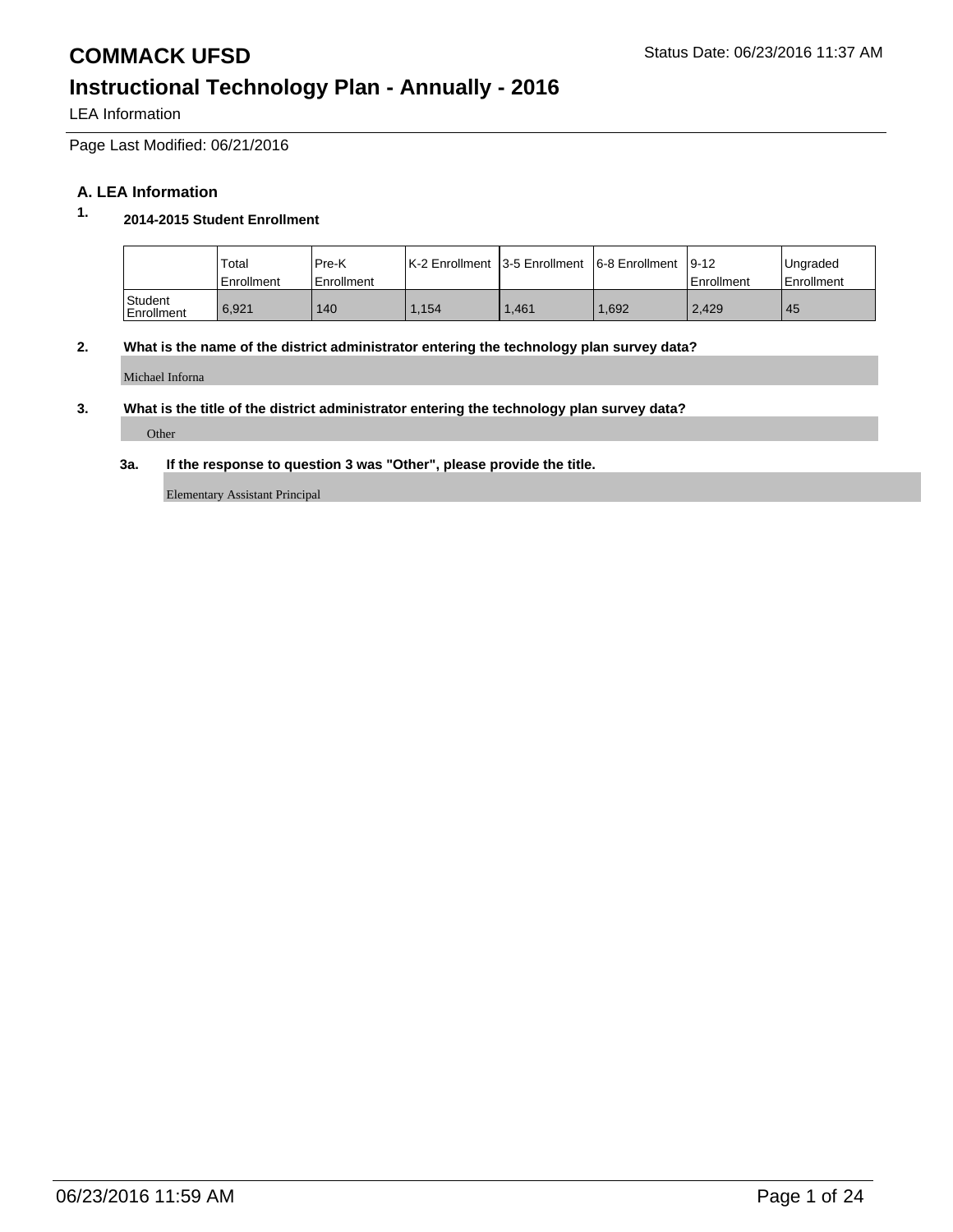Instructional Technology Vision and Goals

Page Last Modified: 06/22/2016

### **B. Instructional Technology Vision and Goals**

### **1. Please provide the district mission statement.**

#### **The Commack School District Mission Statement**

*Within the context of a caring community of learners, our primary mission is to provide an exemplary learning experience that will allow each child to acquire the necessary knowledge, skills, attitudes, and values to become a successful, contributing member within our school community and greater society.*

#### **2. Please provide the executive summary of the instructional technology plan, including vision and goals.**

The fundamental goal of the Commack Public School District is to support student achievement by providing all students engaging and empowering learning experiences. Our District motto, Excellence in Education, is exemplified by our students achievements and by the our commitment to provide our professional staff with the skills and tools that will enable them to utilize best practices in creating the best possible learning environments for students.

Our technology plan is aligned with our district-wide K-12 curriculum objectives, New York State Learning Standards, and the International Technology in Education Standards. Additionally, content or course specific standards for teaching and learning are embedded throughout this plan and the curriculum as appropriate. For example, the Computer Science Teachers' Association's K-12 Computer Science Standards are used as a guiding framework in our computer science courses. This plan also incorporates elements of cyber-security training for both staff and students as well as considers the S.A.M.R. and TPAK research-based frameworks for technology integration. This plan will serve as a guide to help teachers integrate grade-level appropriate technology skills into daily instructional activities. It is our belief that technology is a means to an end, not an end in itself.

The Technology Plan presents a roadmap for increasing student performance in our classrooms. It will support our students learning experiences and introduce them to new ideas and concepts. While we recognize that this plan addresses present and future needs, it cannot be all encompassing as the technology we use today was not available to schools five or even three years ago. This plan has to have some degree of flexibility to allow for the rapid changes in technology. The plan will be consistently reviewed to provide that the District's technological capabilities and approach meets the needs of our students, staff, and community for the time.

The pages that follow are a guide to help our students tap into the power of technology. Implementation of this plan is rooted in the belief that:

- Technology levels the playing field for many students as they will be introduced to new people, places, and ideas.
- Technology will actively engage more students in the learning process.
- Technology engages students in activities that are intentionally designed to promote skill achievement related to the ISTE Standards for Students.
- Technology will connect the school and District to more homes through our internet and email notification systems and other communication tools.
- Technology will provide opportunities for teaching to various modalities and to apply assistive technology when needed.
- Technology will allow students to learn to access, analyze, and synthesize information from a variety of sources.
- Technology is and will continue to be a part of the work place, the academic world, and the home.
- Technology can provide the means for collecting and analyzing short-range and long-range data for informed decision making.

### **3. Please summarize the planning process used to develop the instructional technology plan. Please include the stakeholder groups participating and outcomes of the instructional technology plan development meetings.**

This plan is developed collaboratively by the District Technology Committee. This committee represents the various stakeholder groups within the District across all grade-levels, content-areas, and disciplines. The committee also includes technology staff, curriculum coordinators and directors, pupil personnel services staff, teachers, and school library media specialists. This committee meets at various times throughout the school year to evaluate and make recommendations to the District's technology initiatives.

Further, through various avenues including, but not limited to, focus groups, public meetings, Site-Based Management Teams, and the Smart School Bond Act committee, we continue to include students, parent, and community input in the development of our technology initiatives.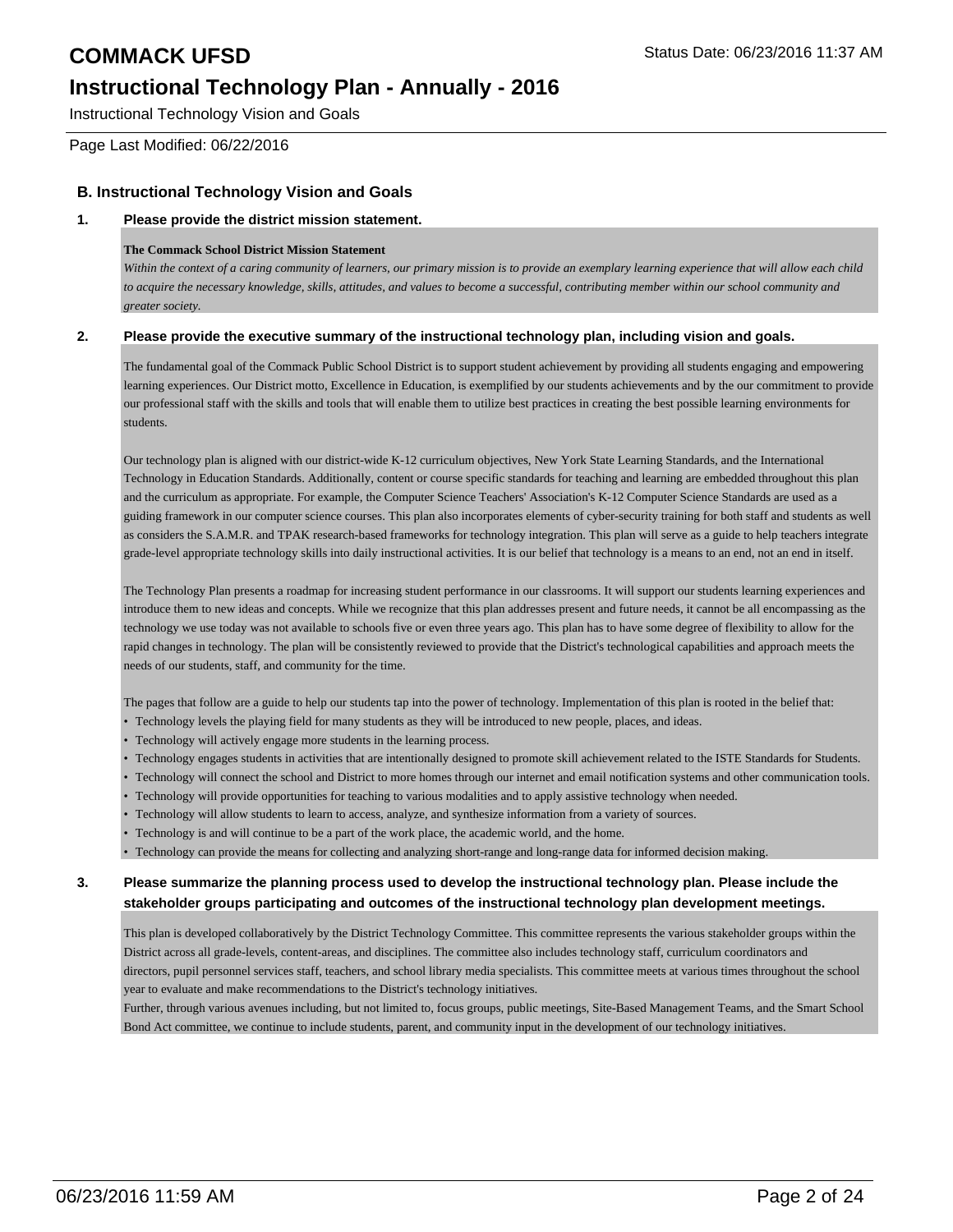Instructional Technology Vision and Goals

Page Last Modified: 06/22/2016

- **4. Please provide the source(s) of any gap between the current level of technology and the district's stated vision and goals.**
	- Access Points
	- Cabling
	- Connectivity
	- Device Gap
	- **Z** Network
	- Professional Development
	- Staffing
	- $\Box$  Other
	- No Gap Present

### **5. Based upon your answer to question four, what are the top three reasons causing the gap? If you chose "No Gap Present" in question four, please enter N/A.**

In regard to cabling, connectivity, network and staff, the gap is caused by resources. Although the SSBA will assist the District with enhancing its infrastructure, this funding is a one-time funding stream. This coupled with the tax cap requires the District to prioritize its spending plan accordingly in regard to technology infrastructure. Our goal is to close this gap over time through multi-year budgeting.

The gap in Professional Development is caused by the introduction of new technology to the District. Given the adoption of Microsoft Office 365 for Education, it is necessary for the District to provide training and we are excited to engage in work to close this gap.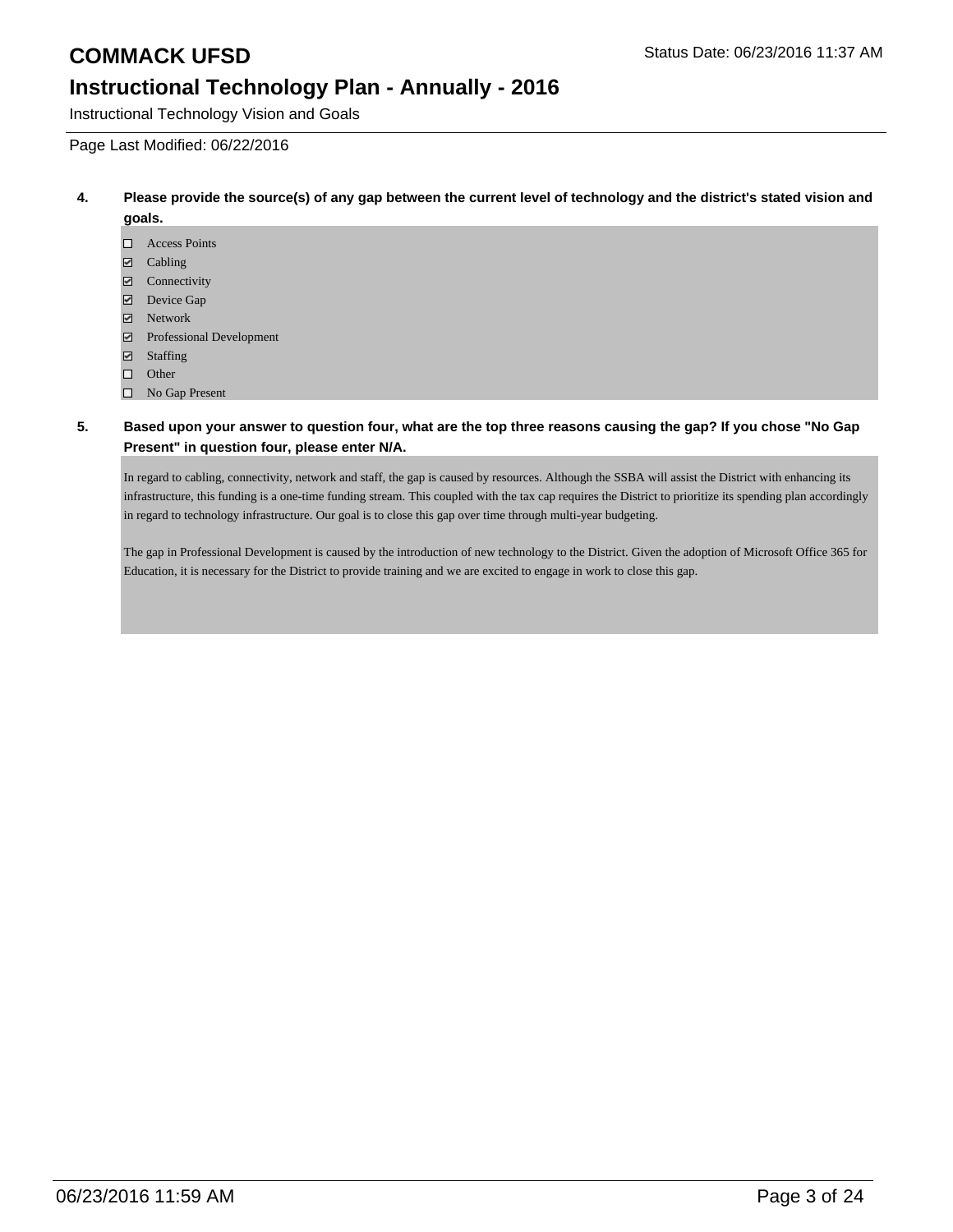Instructional Technology & Infrastructure Inventory

Page Last Modified: 06/22/2016

### **C. Technology and Infrastructure Inventory**

- **1. Please identify the capacity of the telecommunications line coming into the district network hub. The district's Regional Information Center can provide the district with this information if needed.**
	- □ Greater than 10 Gbps
	- $\Box$  10 Gbps
	- $\Box$  1 Gbps < 10 Gbps
	- $\boxtimes$  100 Mbps < 1Gbps
	- $\Box$  50 Mbps < 100 Mbps
	- $\Box$  10 Mbps < 50 Mbps
	- $\Box$  Less than 10 Mbps
- **2. What is the total contracted Internet bandwidth access for the district? Choose one.**
	- Greater than 10 Gbps
	- $\Box$  10 Gbps
	- $\Box$  1 Gbps < 10 Gbps
	- $\Box$  100 Mbps < 1 Gbps
	- $\Box$  50 Mbps < 100 Mbps
	- 10 Mbps < 50 Mbps
	- □ Less than 10 Mbps
- **3. What is the name of the agency or vendor from which the district purchases its primary Internet access bandwidth service?**

Optimum Lightpath

**4. Please identify the capacity of the telecommunications line coming into the district's school building(s) from the district hub or district data center. The district's Regional Information Center can provide this information if needed**

|                  | Speed in Gpbs or Mpbs              |  |
|------------------|------------------------------------|--|
| Minimum Capacity | Greater than 10 Gbps<br>□          |  |
|                  | $\checkmark$<br>10 Gbps            |  |
|                  | $1$ Gbps - $<$ 10Gbps<br>□         |  |
|                  | 100 Mbps- $<$ 1 Gbps<br>$\Box$     |  |
|                  | $50$ Mbps $-$ < 100 Mbps<br>$\Box$ |  |
|                  | □<br>10 Mbps $- < 50$ Mbps         |  |
|                  | $\Box$<br>Less than 10 Mbps        |  |
| Maximum Capacity | Greater than 10 Gbps<br>□          |  |
|                  | $\checkmark$<br>10 Gbps            |  |
|                  | $\Box$<br>$1$ Gbps - $<$ 10Gbps    |  |
|                  | 100 Mbps- $<$ 1 Gbps<br>$\Box$     |  |
|                  | 50 Mbps - $<$ 100 Mbps<br>$\Box$   |  |
|                  | $\Box$<br>10 Mbps $- < 50$ Mbps    |  |
|                  | $\Box$<br>Less than 10 Mbps        |  |

- 
- **5. Please identify the minimum and maximum circuit speeds at which the classrooms in the district are connected to the school building wiring/network closet.**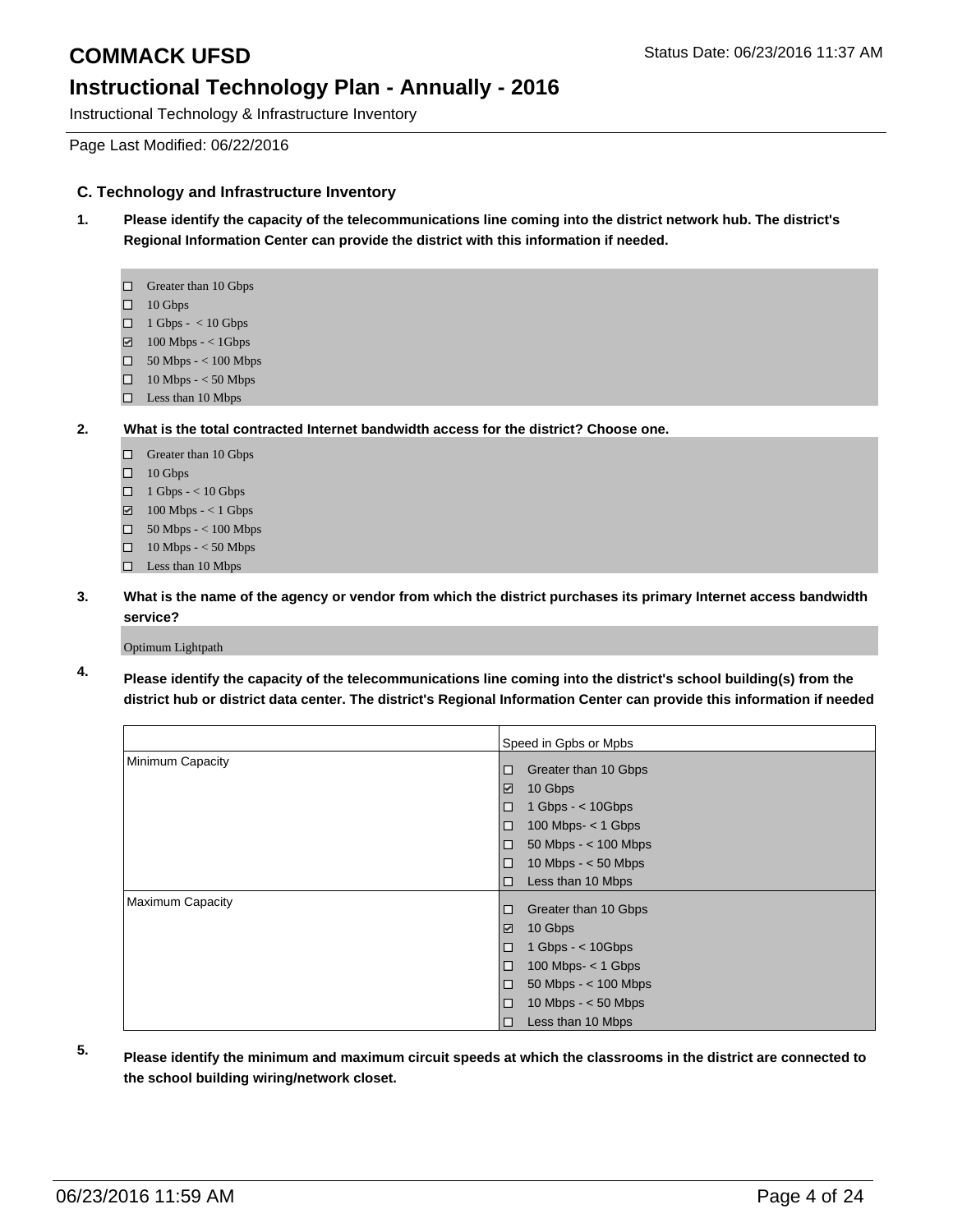Instructional Technology & Infrastructure Inventory

Page Last Modified: 06/22/2016

|                                                | Please provide the speed at which classrooms are connected to |  |  |
|------------------------------------------------|---------------------------------------------------------------|--|--|
|                                                | building wiring/network closet.                               |  |  |
| Minimum Circuit Speed Within a School Building | Greater than 10 Gbps<br>10                                    |  |  |
|                                                | 10 Gbps<br>顶                                                  |  |  |
|                                                | $\blacktriangledown$<br>1 Gbps - $<$ 10 Gbps                  |  |  |
|                                                | 100 Mbps- $<$ 1 Gbps<br>IΠ                                    |  |  |
|                                                | $50$ Mbps $-$ < 100 Mbps<br>顶                                 |  |  |
|                                                | 10 Mbps $- < 50$ Mbps<br>$\Box$                               |  |  |
|                                                | Less than 10 Mbps<br>顶                                        |  |  |
| Maximum Circuit Speed Within a School Building | Greater than 10 Gbps<br>□                                     |  |  |
|                                                | 10 Gbps<br>顶                                                  |  |  |
|                                                | 1 Gbps - $<$ 10 Gbps<br>$\checkmark$                          |  |  |
|                                                | $100$ Mbps- $<$ 1 Gbps<br>10                                  |  |  |
|                                                | $50$ Mbps $-$ < 100 Mbps<br>П                                 |  |  |
|                                                | 10 Mbps $- < 50$ Mbps<br>10                                   |  |  |
|                                                | Less than 10 Mbps<br>10                                       |  |  |

### **6. What are the minimum and the maximum port speeds of the switches that are less than five years old in use in the district?**

|                              | Port speed of switches | Mbps or Gbps     |
|------------------------------|------------------------|------------------|
| Minimum Capacity of Switches | 100                    | <b>Mbps</b><br>⊮ |
|                              |                        | Gbps<br>IO       |
| Maximum Capacity of Switches |                        | <b>Mbps</b><br>□ |
|                              |                        | Gbps<br>V        |

**7. What percentage of the district's wireless protocols are less than 802.11g?**

 $\overline{0}$ 

- **8. Do you have wireless access points in use in the district?**
	- Yes
	- $\square$  No
	- **8a. What percentage of your district's instructional space has wireless coverage?**

100

**9. Does the district use a wireless controller?**

Yes

**10. How many computing devices less than five years old are in use in the district?**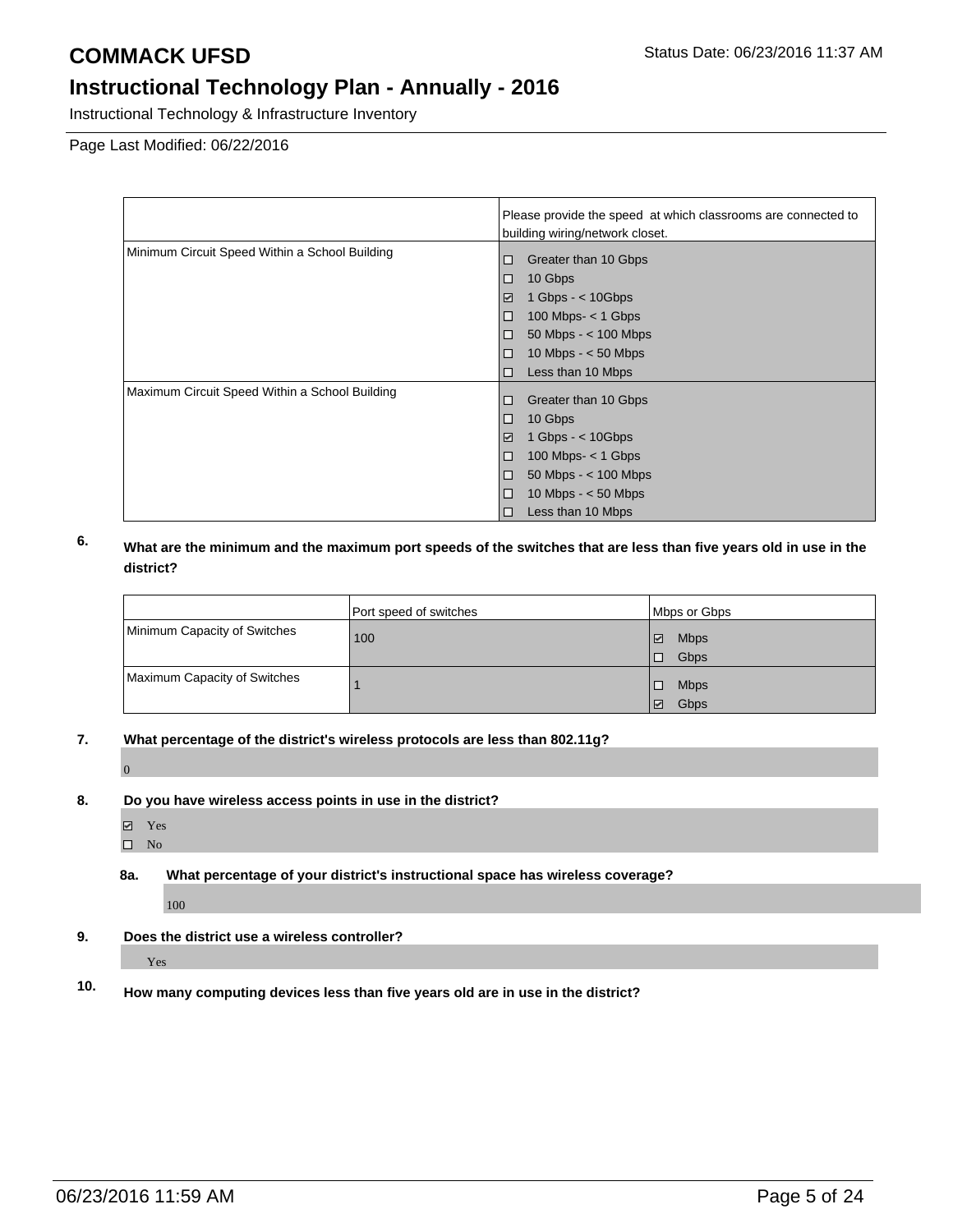Instructional Technology & Infrastructure Inventory

Page Last Modified: 06/22/2016

|                                                                              | Number of devices in use that are<br>less than five years old | How many of these devices are<br>connected to the LAN? |
|------------------------------------------------------------------------------|---------------------------------------------------------------|--------------------------------------------------------|
| Desktop computers/Virtual Machine (VM)                                       | 1,867                                                         | 1,867                                                  |
| Laptops/Virtual Machine (VM)                                                 | 554                                                           | 554                                                    |
| Chromebooks                                                                  | 543                                                           | 543                                                    |
| Tablets less than nine (9) inches with access to an<br>external keyboard     | U                                                             | 0                                                      |
| Tablets nine (9) inches or greater with access to an<br>external keyboard    |                                                               | $\mathbf 0$                                            |
| Tablets less than nine (9) inches without access to an<br>external keyboard  | 215                                                           | 215                                                    |
| Tablets nine (9) inches or greater without access to an<br>external keyboard | $\Omega$                                                      | 0                                                      |
| Totals:                                                                      | 3.179.00                                                      | 3.179.00                                               |

## **11. What percentage of students with disabilities in the school district, as of the submission date of this technology plan, have assistive technology documented on their Individual Education Plan (IEP)?** 5

**12. Please describe any additional assistance or resources that, if provided, would enhance the district's ability to improve access to technologies for students with disabilities.**

It would be beneficial obtain district-wide licenses for commonly prescribed AT tools. For example, word prediction, speech-to-text, and screenreaders. Further, site-based license would allow students access when at home.

**13. How many peripheral devices are in use in the district?**

|                         | Number of devices in use |
|-------------------------|--------------------------|
| Document Cameras        | 40                       |
| Flat Panel Displays     | 16                       |
| Interactive Projectors  | 20                       |
| Interactive Whiteboards | 472                      |
| Multi-function Printers | 25                       |
| Projectors              | 473                      |
| Scanners                | 25                       |
| Other Peripherals       | $\mathbf 0$              |
| Totals:                 | 1,071.00                 |

# **14. If a number was provided for "Other Peripherals" please specify the peripheral device(s) and quantities for each.**

(No Response)

**15. Does your district have an asset inventory tagging system for district-owned equipment?**

Yes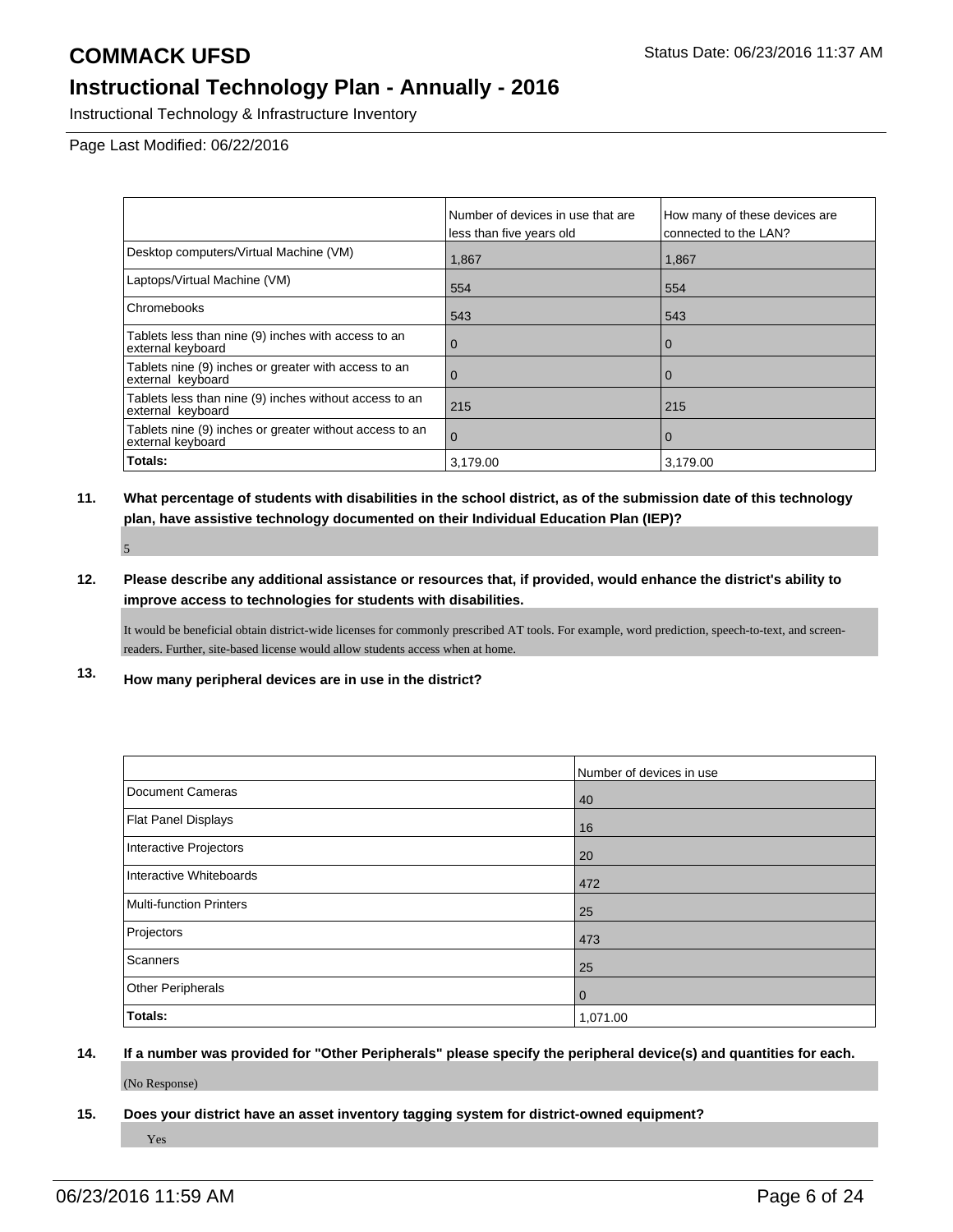Instructional Technology & Infrastructure Inventory

Page Last Modified: 06/22/2016

**16. Does the district allow students to Bring Your Own Device (BYOD)?**

Yes

- **16a. On an average school day, approximately how many student devices access the district's network?** 3,500
- **17. Has the school district provided for the loan of instructional computer hardware to students legally attending nonpublic schools pursuant to Education Law, section 754?**

Yes

- **18. What barriers may prevent the district from testing 100% of its grade 3-8 students and NYSAA students on computers by the year 2020?**
	- $\square$  Insufficient number of devices meeting testing requirements
	- □ Lack of reliable Internet service
	- Insufficient broadband access
	- $\blacksquare$  Inadequate staffing levels
	- Insufficient testing spaces
	- $\hfill\Box$  <br> District does not foresee any barriers

 $\Box$  Other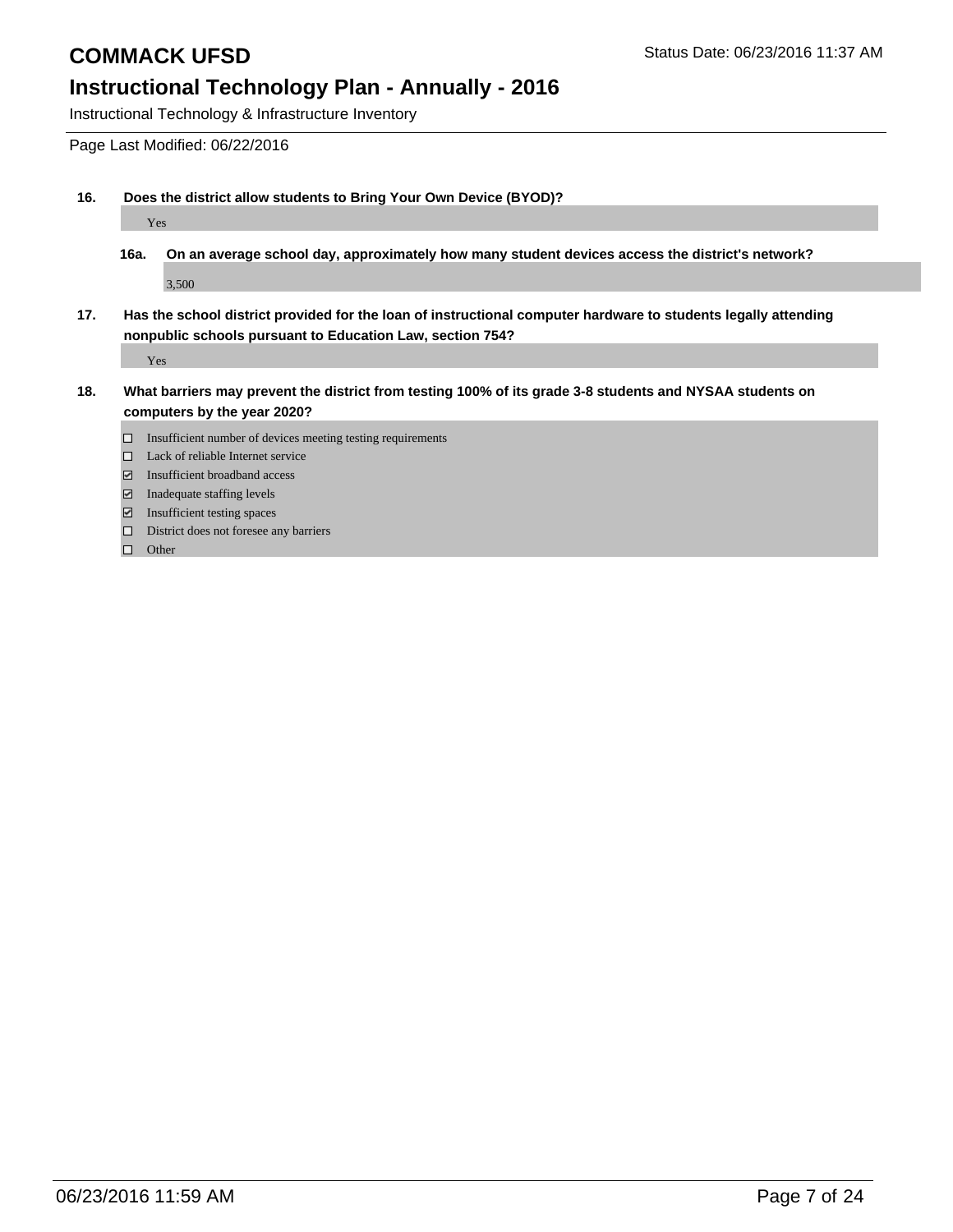## **COMMACK UFSD** Status Date: 06/23/2016 11:37 AM **Instructional Technology Plan - Annually - 2016**

Software and IT Support

Page Last Modified: 06/22/2016

### **D. Software and IT Support**

## **1. What are the operating system(s) in use in the district?**

|                             | Is this system in use? |
|-----------------------------|------------------------|
| Mac OS Version 9 or earlier | <b>No</b>              |
| Mac OS 10 or later          | Yes                    |
| Windows XP                  | <b>No</b>              |
| Windows 7.0                 | Yes                    |
| Windows 8.0 or greater      | Yes                    |
| Apple iOS 7 or greater      | Yes                    |
| Chrome OS                   | Yes                    |
| Android                     | Yes                    |
| Other                       | <b>No</b>              |

**2. Please provide the name of the operating system if the response to question one included "Other."**

N/A

### **3. What are the web browsers, both available and supported, for use in the district?**

|                                | Web Browsers available and supported for use |
|--------------------------------|----------------------------------------------|
| Internet Explorer 7            | <b>No</b>                                    |
| Internet Explorer 8            | <b>No</b>                                    |
| Internet Explorer 9 or greater | Yes                                          |
| Mozilla Firefox                | Yes                                          |
| Google Chrome                  | Yes                                          |
| Safari (Apple)                 | <b>No</b>                                    |
| Other                          | <b>No</b>                                    |

**4. Please provide the name of the web browser if the response to question three included "Other."**

N/A

**5. Please provide the name of the Learning Management System (LMS) most commonly used in the district. A Learning Management System (LMS) is a software application for the administration, documentation, tracking, reporting, and delivery of online and blended learning courses.**

ManageBac

**6. Please provide the names of the five most commonly used software programs that support classroom instruction in the district.**

SMART Notebook Microsoft Office / O365 for Education Video Reading A-Z Web-based Applications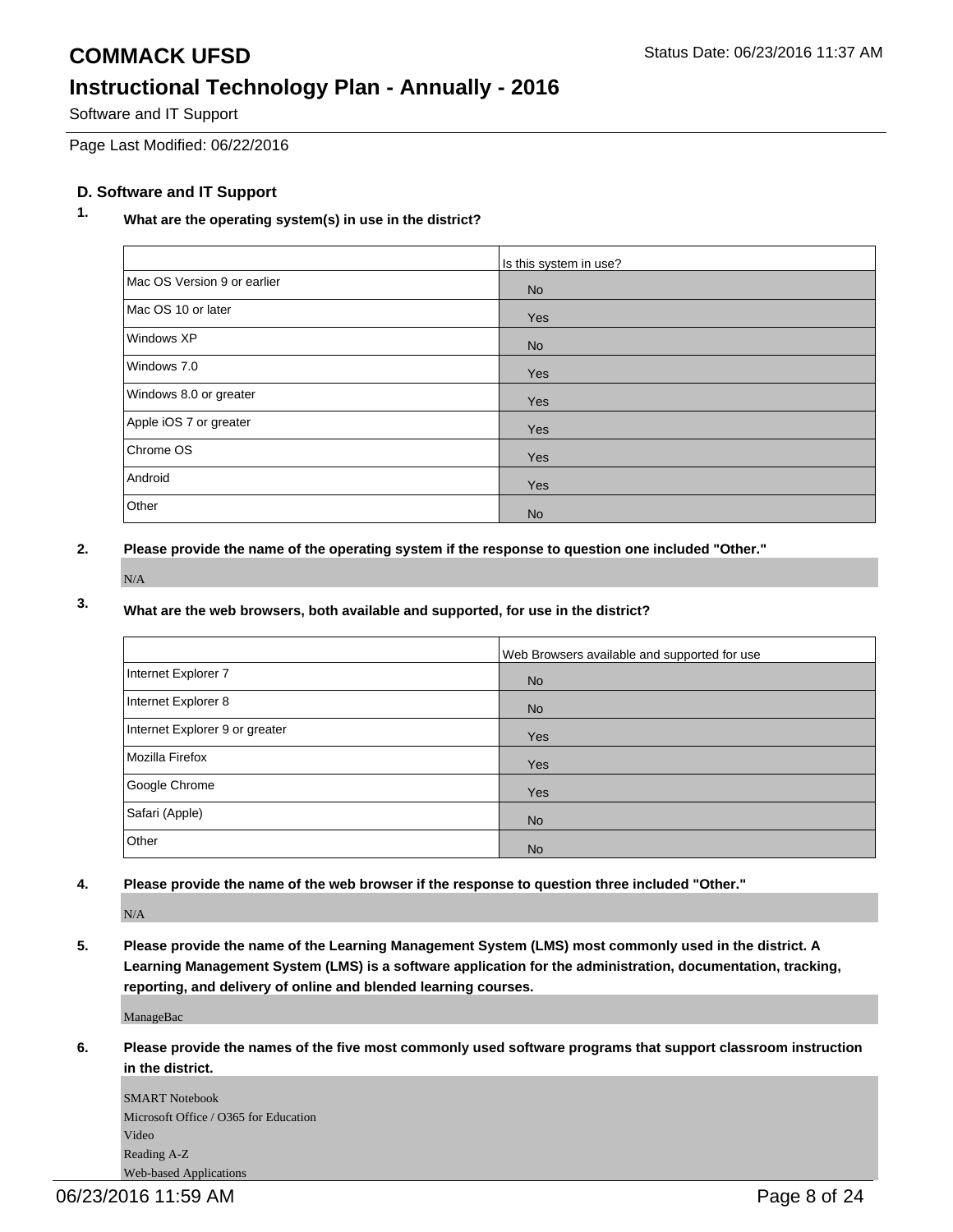Software and IT Support

Page Last Modified: 06/22/2016

### **7. Please provide the names of the five most frequently used research databases if applicable.**

Questia JSTOR ABC-CLIO Bloom's Literary Reference Online Proquest

#### **8. Does the district have a Parent Portal?**

Yes

**8a. Check all that apply to the Parent Portal if the response to question eight is "Yes."**

- Attendance
- Homework
- Student Schedules
- Grade Reporting
- **□** Transcripts
- $\Box$  Other

**8b. If 'Other' was selected in question eight (a), please specify the other feature(s).**

(No Response)

### **9. What additional technology-based strategies and tools, besides the Parent Portal, are used to increase parent involvement?**

- Learning Management System
- Emergency Broadcast System
- Website
- Facebook
- Twitter
- $\Box$  Other

#### **10. Please list title and Full Time Equivalent (FTE) count (as of survey submission date) of all staff whose primary responsibility is providing technical support. Does not include instructional technology integration FTE time.**

| Title                            | Number of Current FTEs |
|----------------------------------|------------------------|
| MIS Admin                        | 1.00                   |
| Network and Systems Technician 1 | 3.00                   |
| Technician Level 1               | 2.00                   |
|                                  | 6.00                   |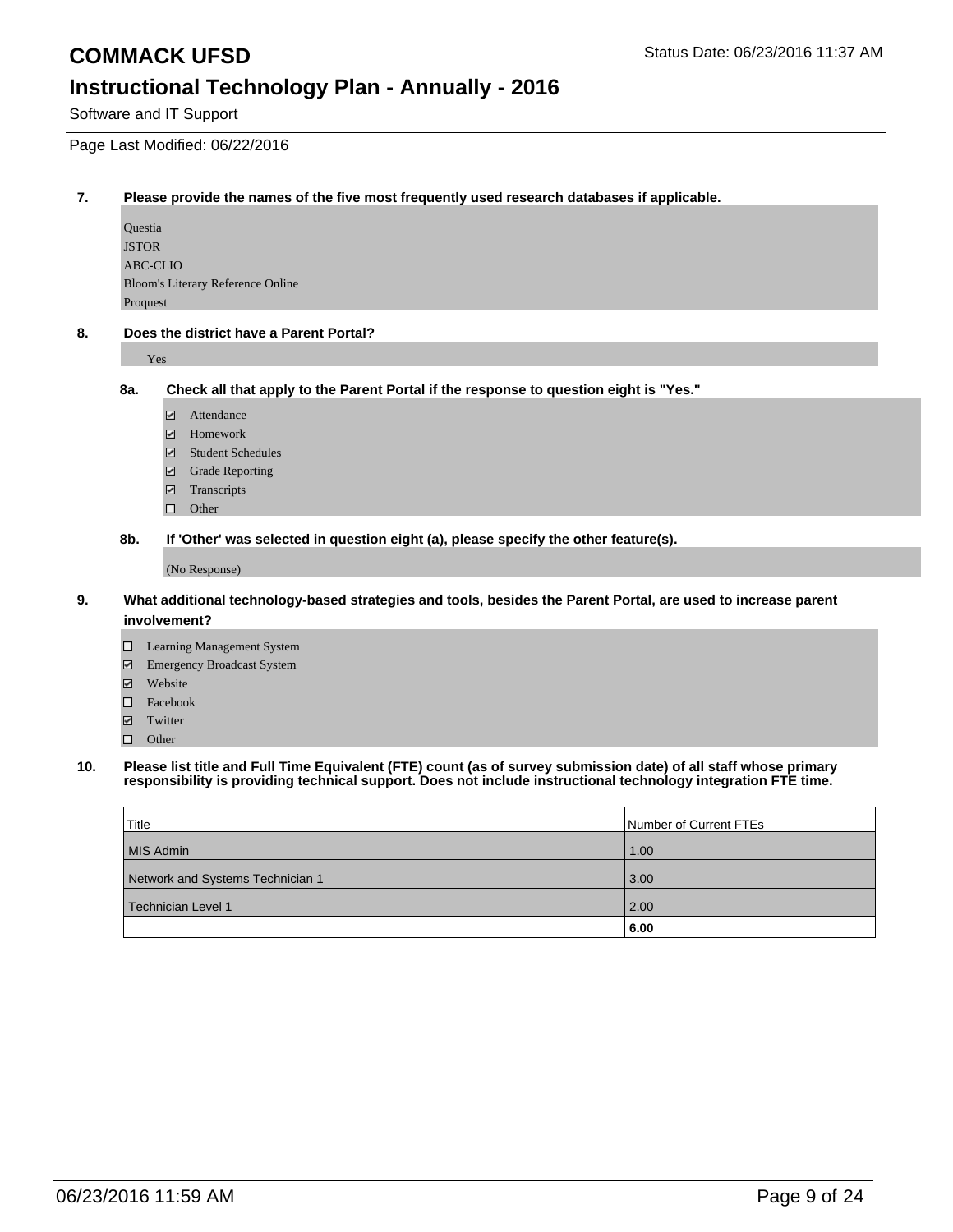Curriculum and Instruction

Page Last Modified: 06/22/2016

### **E. Curriculum and Instruction**

### **1. What are the district's plans to use digital connectivity and technology to improve teaching and learning?**

New technologies have provided an opportunity for students and teachers to explore powerful new learning tools, which are transforming teaching and learning. Integrating technology with teaching and learning allows each child an opportunity to acquire the necessary knowledge, skills, attitudes, and values needed for the present and the future; in the context of 21st century skill development. The technology plan for the Commack UFSD is designed to provide students with access to technology and technological modalities for learning that will broaden and deepen their content knowledge as well as enhance student development of 21st century skills.

All students will have the opportunity to access learning materials in electronic form, including video, text, and other digital content related to the school curriculum. Students will be creative, define and solve problems, and research and evaluate information using technology as it is integrated with the curriculum. Students will manage the flow of information and use technology to collaborate with learners from diverse backgrounds and various, world-wide locations. Our students will develop innovative approaches and skill sets to communicate and collaborate.

The District will base its instructional approach to teaching and learning with the International Society for Technology in Education (ISTE) standards. Through the use of web-based applications such as Microsoft Office 365 for Education, Core Clicks, , Discovery Education, PLTW/STEM Programs, Reading A-Z, and others, educators in the District will intentionally plan instruction and assessment with the ISTE standards in mind. The ISTE standards will be integrated into teaching and learning while aligned with the District's general education curriculum.

### **2. Does the district's instructional technology plan address the needs of students with disabilities to ensure equitable access to instruction, materials, and assessments?**

Yes

#### **2a. If "Yes", please provide detail.**

The needs of students with disabilities are addressed in several ways. Teachers are encouraged to participate in workshops, conferences, and seminars that address curriculum technology skills, assistive technology hardware and software, and the implementation of technology across the curriculum. Equitable access to students and staff through the use of assistive technology tools is provided. Information regarding students with disabilities is provided to relevant staff members through use of IEP Direct.

### **3. Does the district's instructional technology plan address the provision of assistive technology specifically for students with disabilities to ensure access to and participation in the general curriculum?**

Yes

### **3a. If "Yes", please provide detail.**

The provision of assistive technology specifically for students with disabilities to ensure access to participation in the general curriculum by providing assistive hardware and software tools such as word processing, word prediction, text-to-speech, speech-to-text, magnification, amplification, and mind-mapping tools . With the assistance of these tools, students with disabilities are able to access and participate fully in the general education curriculum.

### **4. Does the district's instructional technology plan address the needs of English Language Learners to ensure equitable access to instruction, materials, and assessments?**

**Z** Yes

 $\square$  No

**4a. Please provide details. If the district plans to apply for Smart School Bond Act funds for Classroom Learning Technology, the answer to this question must be aligned with the district's Smart Schools Investment Plan (SSIP).**

The provision of technology specifically for English Language Learners ensures access to participation in the general curriculum by providing technology tools such as translation, text to speech, speech to text, and others . With the assistance of these tools, English Language Learners are able to access and participate fully in the general education curriculum.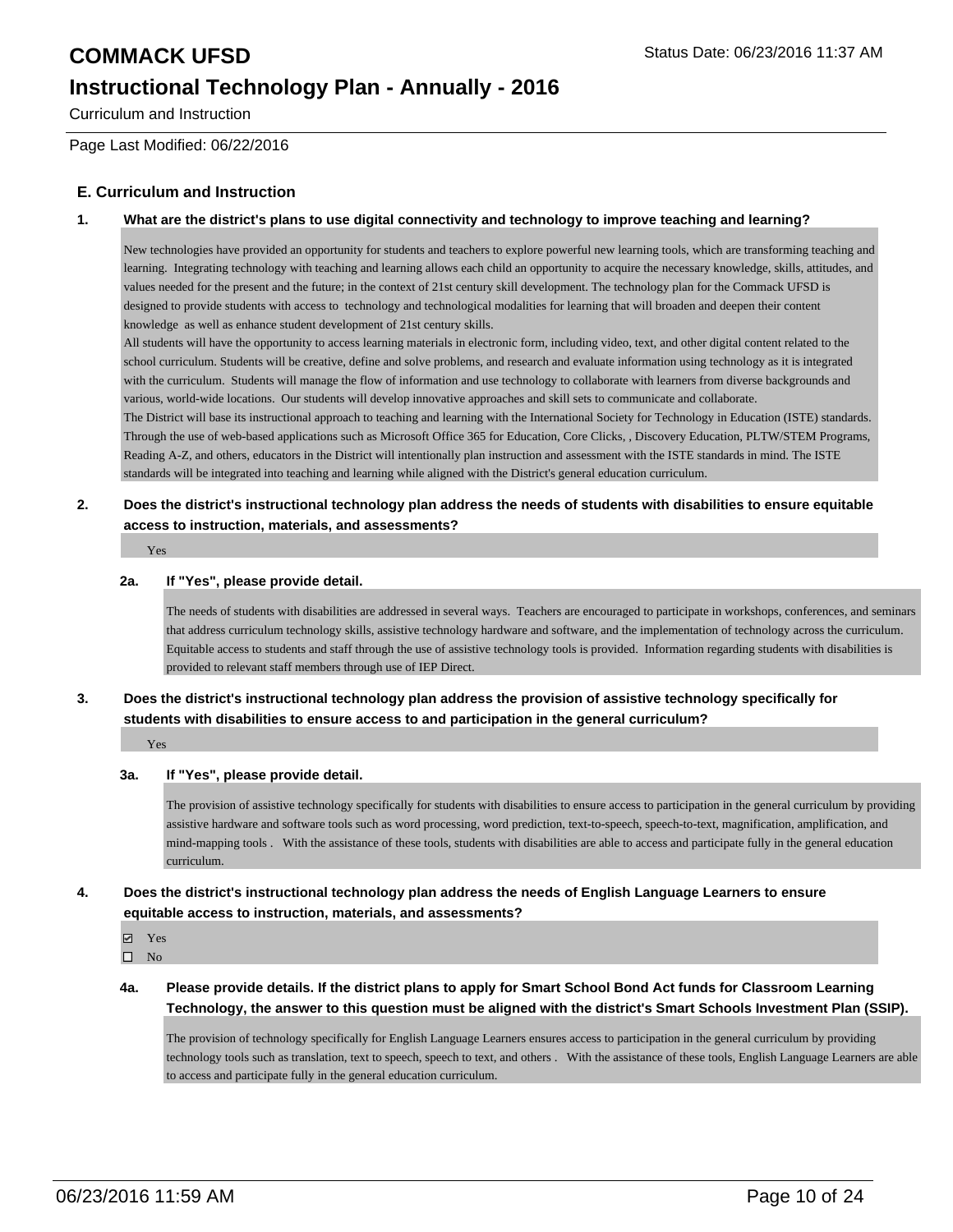Professional Development

Page Last Modified: 06/22/2016

### **F. Professional Development**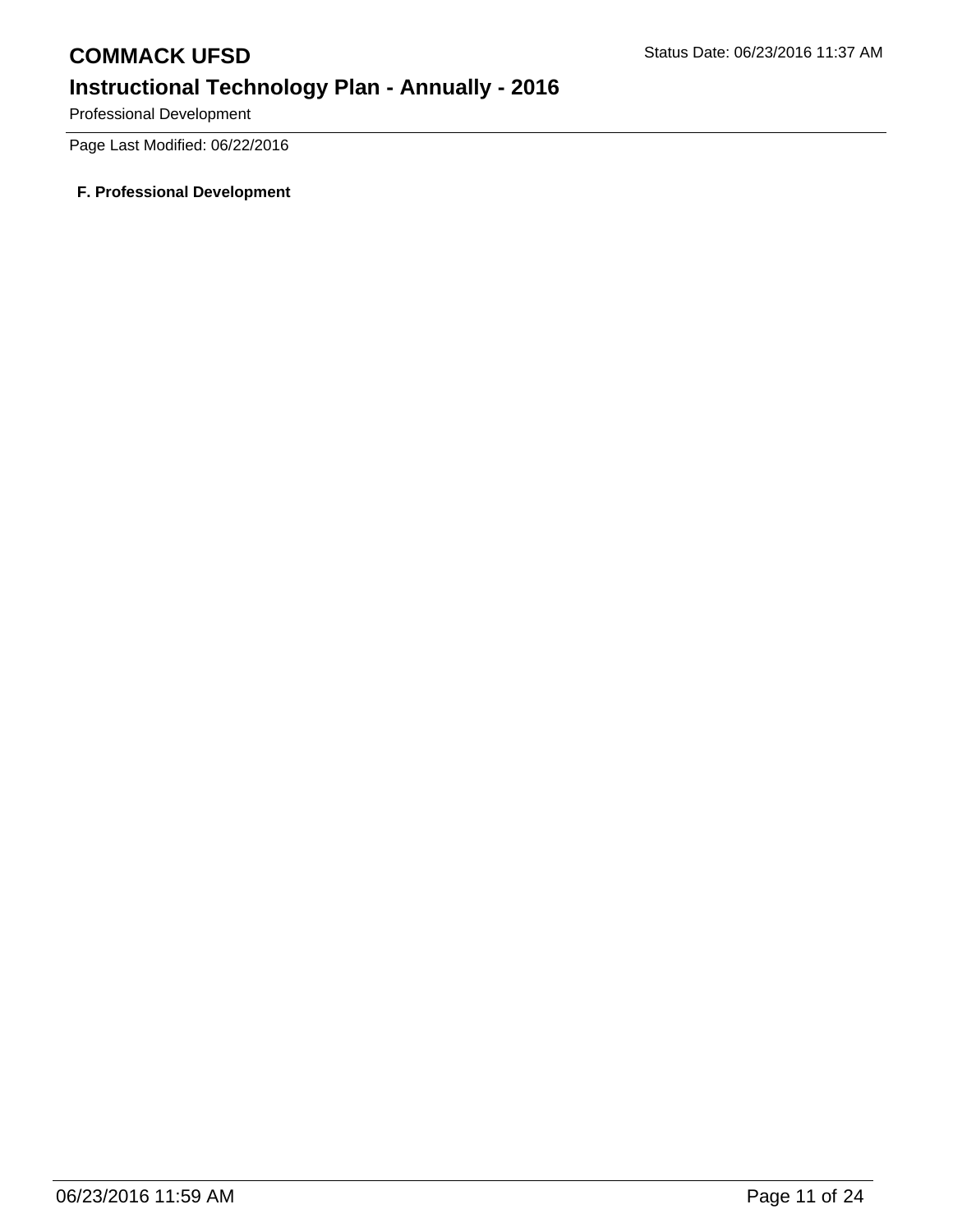# **COMMACK UFSD** Status Date: 06/23/2016 11:37 AM **Instructional Technology Plan - Annually - 2016**

Professional Development

Page Last Modified: 06/22/2016

### **1. Please provide a summary of professional development offered to teachers and staff, for the time period covered by this plan, to support technology to enhance teaching and learning. Please include topics, audience, and method of delivery within your summary.**

| <b>Topic</b>                                                                                          | <b>Audience</b> | <b>Method of Delivery</b>                                                     | <b>NYSED PD Standard(s)</b>                                                                      | <b>ISTE Standard(s)</b> |
|-------------------------------------------------------------------------------------------------------|-----------------|-------------------------------------------------------------------------------|--------------------------------------------------------------------------------------------------|-------------------------|
| Microsoft Office 365 for<br>Education                                                                 | K-12 Teachers   | Workshops/Microsoft<br>Teacher Academy/Microsoft<br><b>Certified Educator</b> | 1A, 1C, 1E, 1G, 1H, 2C,<br>2D, 3A, 3B, 4A, 4B, 4C,<br>5B, 5C, 6A, 7C, 8A-D, 9A-<br>G             | 1, 2, 3, 4, 5, 6        |
| <b>Infinite Campus</b>                                                                                | $K-12$          | Workshops                                                                     | 1A, 1C, 1E, 1F, 1G, 1H, 2C,<br>2D, 3A, 3B, 4A, 4B, 4C,<br>5B, 5C, 6A-C, 7A, 7C, 8A-<br>$D, 9A-G$ | 2, 3, 6                 |
| ManageBac<br>(IB upload program)                                                                      | $9 - 12$        | Workshops                                                                     | 1A, 1C, 1E, 1G, 1H, 2C,<br>2D, 3A, 3B, 4A, 4B, 4C,<br>5B, 5C, 6A, 7C, 8A-D, 9A-<br>G             | 2, 3, 6                 |
| <b>Castle Learning</b>                                                                                | $K-12$          | Workshops                                                                     | 1A, 1C, 1E, 1G, 1H, 2C,<br>2D, 3A, 3B, 4A, 4B, 4C,<br>5A-C, 6A, 7C, 8A-D, 9A-G                   | 2, 3, 6                 |
| <b>Smart Software</b>                                                                                 | $K-12$          | Workshops, Peer<br><b>Observations</b>                                        | 1A, 1C, 1E, 1G, 1H, 2C,<br>2D, 3A, 3B, 4A, 4B, 4C,<br>5B, 5C, 6A, 7C, 8A-D, 9A-<br>G             | 1, 6                    |
| Various Web-Based<br>Applications that are in<br>compliance with the Parents<br><b>Bill of Rights</b> | $K-12$          | Workshops                                                                     | 1A, 1C, 1E, 1F, 1G, 1H, 2C,<br>2D, 3A, 3B, 4A, 4B, 4C,<br>5A-C, 6A, 7C, 8A-D, 9A-G               | 1, 2, 4, 5, 6           |
| Streaming Video<br>(Silverlight, Youtube, etc.)                                                       | $K-12$          | Workshops                                                                     | 1A, 1C, 1E, 1G, 1H, 2C,<br>2D, 3A, 3B, 4A, 4B, 4C,<br>5B, 5C, 6A, 7C, 8A-D, 9A-                  | 45, 6                   |
| APPLE TV / iPads                                                                                      | $K-12$          | Workshops                                                                     | 1A, 1C, 1E, 1G, 1H, 2C,<br>2D, 3A, 3B, 4A, 4B, 4C,<br>5B, 5C, 6A, 7C, 8A-D, 9A-<br>G             | 1, 2, 3, 4, 5, 6        |
| Flipped Classroom                                                                                     | $6 - 12$        | Workshops/Peer<br><b>Observations/PLC</b>                                     | 1A, 1C, 1E, 1G, 1H, 2C,<br>2D, 3A, 3B, 4A, 4B, 4C,<br>5B, 5C, 6A, 7C, 8A-D, 9A-<br>G             | 1, 2, 3, 4, 5, 6        |
| Research-Based<br>Methodologies in<br><b>Technology Integration</b>                                   | $K-12$          | Workshops/PLC                                                                 | 1A, 1C, 1E, 1G, 1H, 2C,<br>2D, 3A, 3B, 4A, 4B, 4C,<br>5B, 5C, 6A, 7C, 8A-D, 9A-<br>G             | 3,4,6                   |
| Cyber-Security                                                                                        | $K-12$          | Workshops/Faculty/<br><b>Department Meetings</b>                              | 1A, 1C, 1E, 1G, 1H, 2C,<br>2D, 3A, 3B, 4A, 4B, 4C,<br>5B, 5C, 6A, 7C, 8A-D, 9A-<br>$\mathbf G$   | 5,6                     |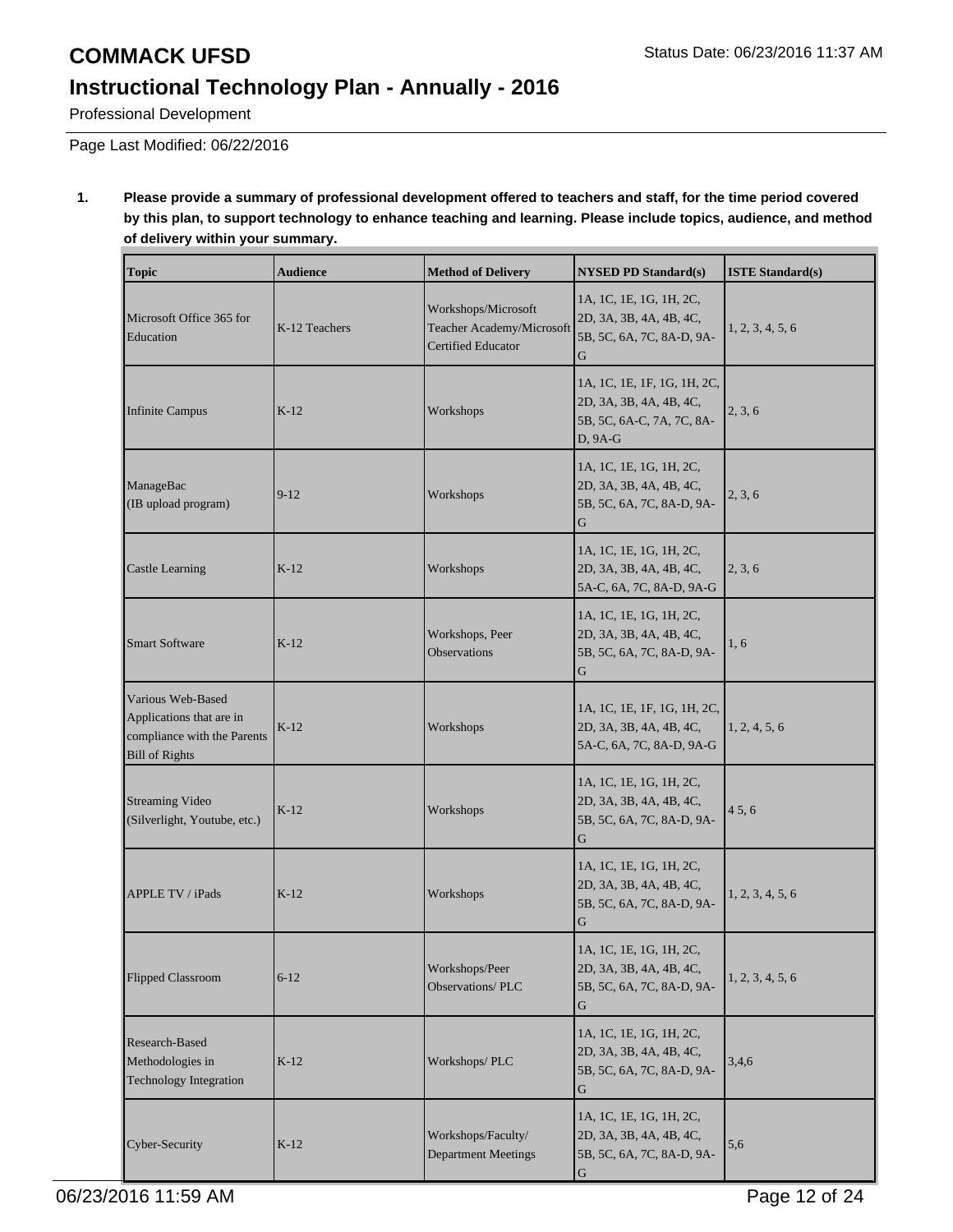Professional Development

Page Last Modified: 06/22/2016

| Computer Coding /<br>Computer Science                                  | $3 - 12$ | Workshops/PLC | 1A, 1C, 1E, 1G, 1H, 2C,<br>2D, 3A, 3B, 4A, 4B, 4C,<br>5B, 5C, 6A, 7C, 8A-D, 9A-       | 1, 2, 3, 4, 5, 6 |
|------------------------------------------------------------------------|----------|---------------|---------------------------------------------------------------------------------------|------------------|
| <b>How to Use Online</b><br><b>Textbooks to Support</b><br>Instruction | $K-12$   | Workshops/PLC | 1A, 1C, 1E, 1G, 1H, 2C,<br>2D, 3A, 3B, 4A, 4B, 4C,<br>5B, 5C, 6A, 7C, 8A-D, 9A-<br>IG | 1, 2, 3, 4, 5, 6 |

**2. Please list title and Full Time Equivalent (FTE) count (as of survey submission date) of all staff whose primary responsibility is delivering technology integration training and support for teachers. Does not include technical support.**

| Title                | Number of Current FTEs |
|----------------------|------------------------|
| Lead Teacher of Tech | 0.40                   |
|                      | 0.40                   |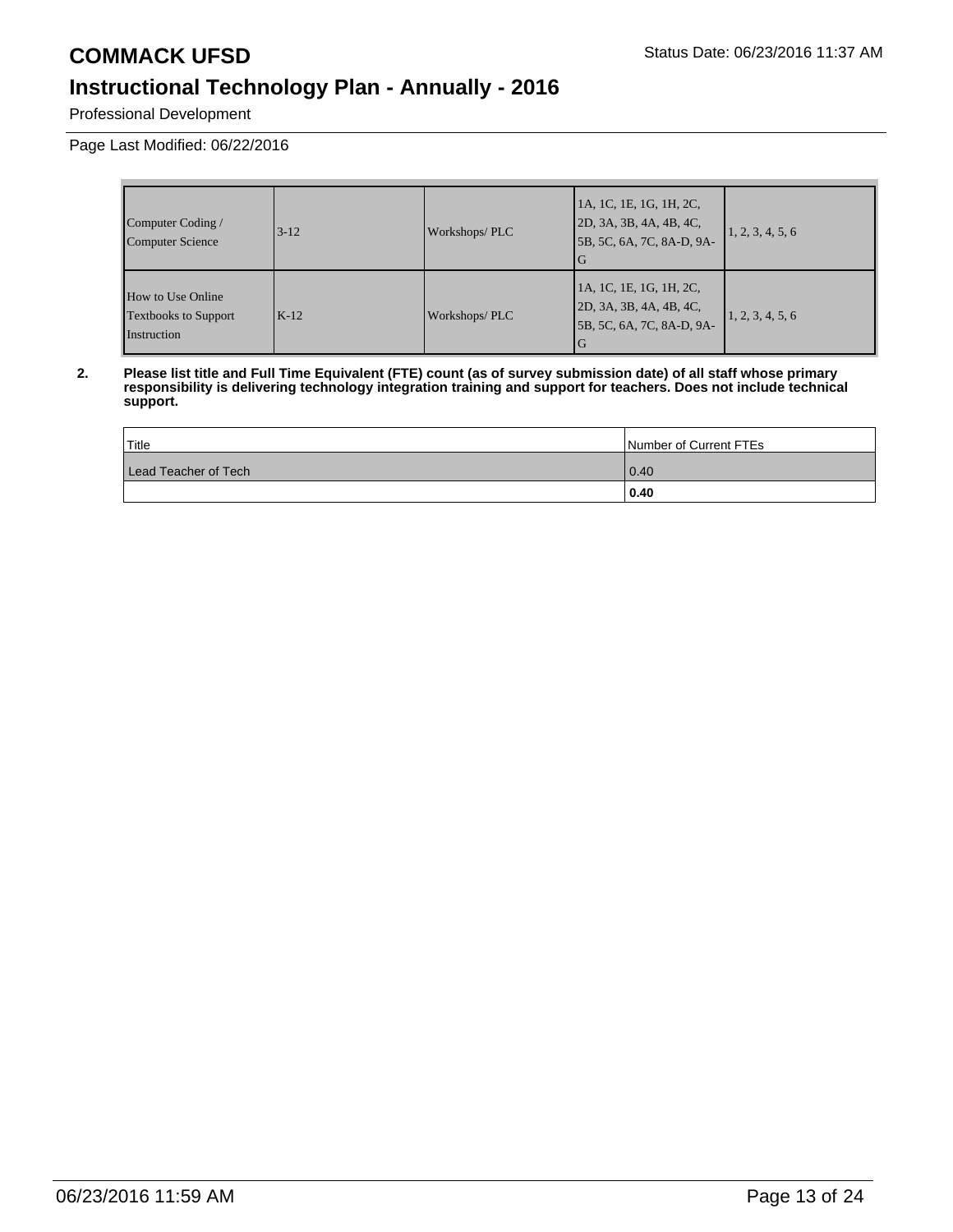# **COMMACK UFSD** Status Date: 06/23/2016 11:37 AM **Instructional Technology Plan - Annually - 2016**

Technology Investment Plan

Page Last Modified: 06/22/2016

### **G. Technology Investment Plan**

**1. Please list the top five planned instructional technology investments in priority order over the next three years. Infrastructure is considered an instructional technology investment.**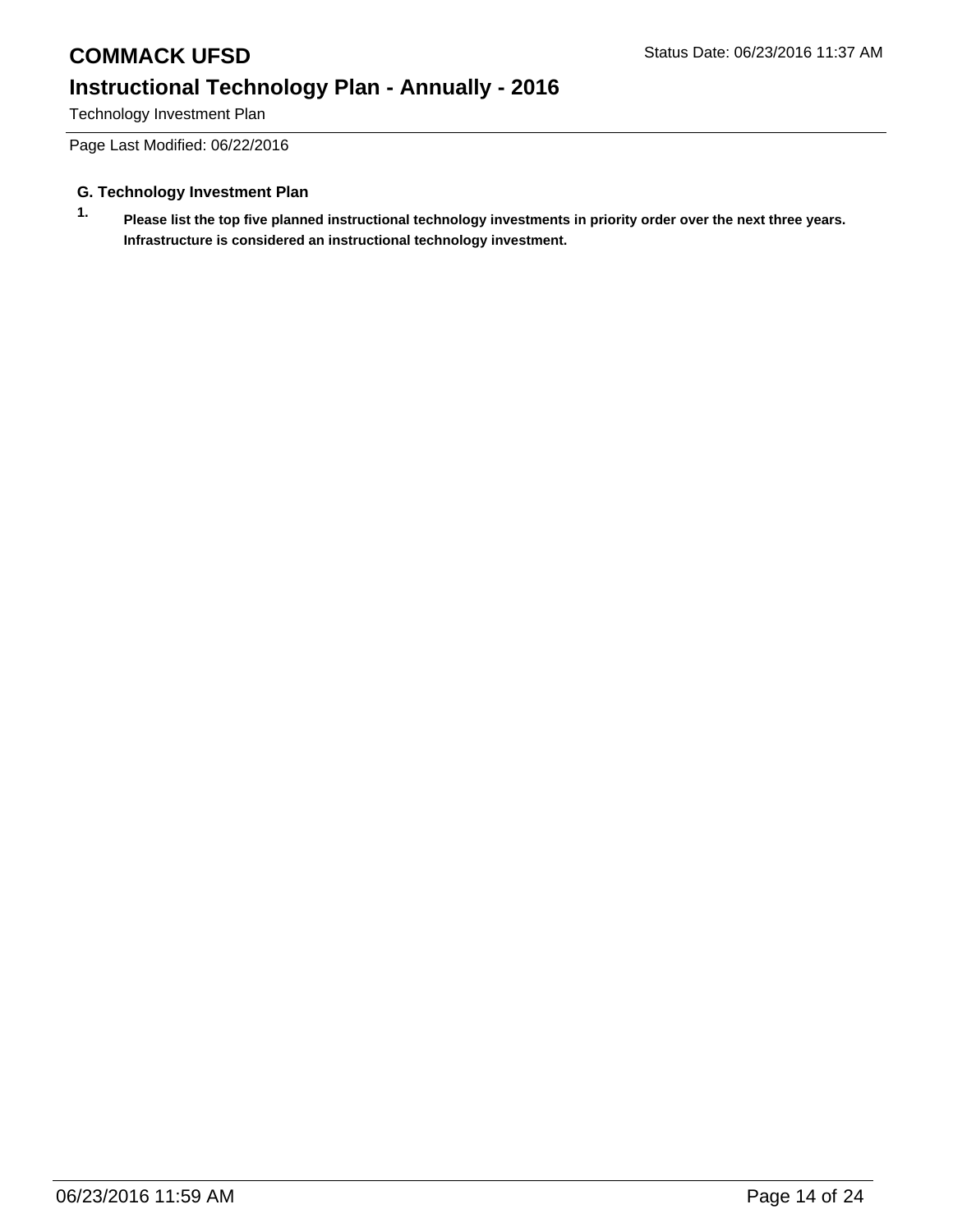Technology Investment Plan

Page Last Modified: 06/22/2016

|         | Anticipated Item or Service         | <b>Estimated Cost</b> | Is Cost One-time, Annual or<br>Both? | <b>Funding Sources</b><br>May choose more than one<br>source                                                                                                                                                                                                                                                                |
|---------|-------------------------------------|-----------------------|--------------------------------------|-----------------------------------------------------------------------------------------------------------------------------------------------------------------------------------------------------------------------------------------------------------------------------------------------------------------------------|
| 1       | <b>Network Cabling</b>              | 330,000               | One Time                             | <b>BOCES Co-Ser Purchase</b><br>□<br><b>District Operating Budget</b><br>$\Box$<br><b>District Public Bond</b><br>□<br>E-Rate<br>□<br>Grants<br>$\Box$<br><b>Instructional Material Aid</b><br>□<br><b>Instructional Resources Aid</b><br>□<br><b>Smart Schools Bond Act</b><br>$\overline{\mathscr{L}}$<br>Other<br>$\Box$ |
| 2.      | <b>Switches</b>                     | 550,314               | One Time                             | <b>BOCES Co-Ser Purchase</b><br>□<br><b>District Operating Budget</b><br>□<br><b>District Public Bond</b><br>□<br>E-Rate<br>□<br>Grants<br>□<br><b>Instructional Material Aid</b><br>□<br><b>Instructional Resources Aid</b><br>□<br><b>Smart Schools Bond Act</b><br>$\overline{\mathscr{L}}$<br>Other<br>$\Box$           |
| 3.      | Laptops                             | 500,100               | One Time                             | <b>BOCES Co-Ser Purchase</b><br>□<br><b>District Operating Budget</b><br>$\Box$<br><b>District Public Bond</b><br>□<br>E-Rate<br>□<br>Grants<br>$\Box$<br><b>Instructional Material Aid</b><br>□<br><b>Instructional Resources Aid</b><br>□<br><b>Smart Schools Bond Act</b><br>$\checkmark$<br>Other<br>□                  |
| 4.      | Staffing                            | 120,000               | Annual                               | <b>BOCES Co-Ser Purchase</b><br>$\checkmark$<br><b>District Operating Budget</b><br>□<br><b>District Public Bond</b><br>□<br>E-Rate<br>$\Box$<br>□<br>Grants<br><b>Instructional Material Aid</b><br>∣□<br><b>Instructional Resources Aid</b><br>□<br><b>Smart Schools Bond Act</b><br>□<br>Other<br>$\Box$                 |
| 5.      | <b>Office/Productivity Software</b> | 75,000                | Annual                               | <b>BOCES Co-Ser Purchase</b><br>□<br><b>District Operating Budget</b><br>$\checkmark$<br><b>District Public Bond</b><br>□<br>E-Rate<br>0<br>Grants<br>O<br><b>Instructional Material Aid</b><br>□<br><b>Instructional Resources Aid</b><br>o<br><b>Smart Schools Bond Act</b><br>o<br>Other<br>$\Box$                       |
| Totals: |                                     | 1,575,414.00          |                                      |                                                                                                                                                                                                                                                                                                                             |

06/23/2016 11:59 AM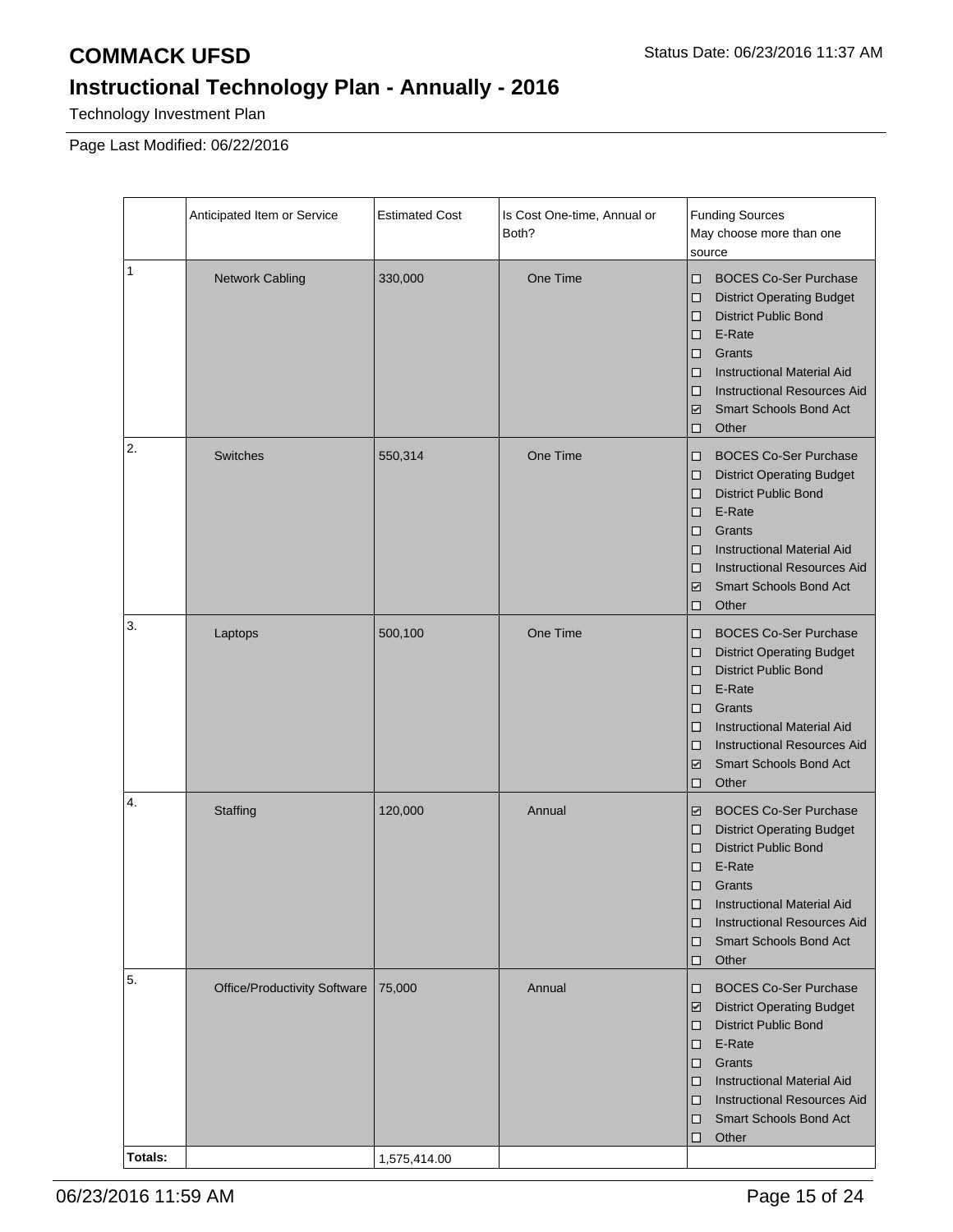# **COMMACK UFSD** Status Date: 06/23/2016 11:37 AM

# **Instructional Technology Plan - Annually - 2016**

Technology Investment Plan

Page Last Modified: 06/22/2016

### **2. If "Other" was selected in question one, for items purchased or for a funding source, please specify.**

(No Response)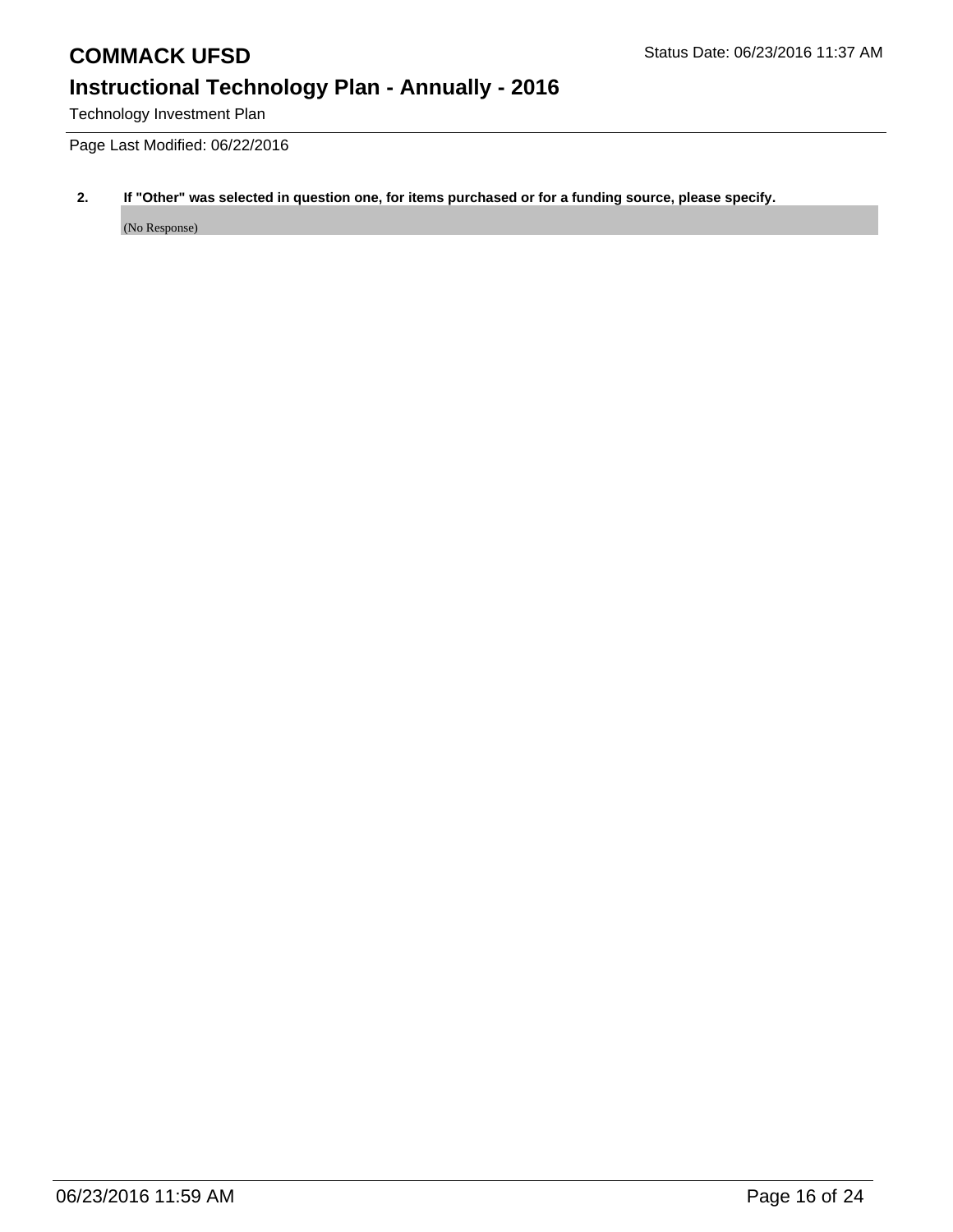Status of Technology Initiatives and Community Involvement

Page Last Modified: 06/22/2016

### **H. Status of Technology Initiatives and Community Connectivity**

- **1. Please check any developments, since your last instructional technology plan, that affect the current status of the technology initiatives.**
	- Changes in District Enrollment
	- $\Box$  Changes in Staffing
	- $\Box$  Changes in Funding
	- Technology Plan Implementation
	- □ Computer-based Testing
	- □ Catastrophic Event
	- Developments in Technology
	- $\Box$  Changes in Legislation
	- $\Box$  Other
	- □ None

### **2. In this section, please describe how the district plans to increase student and teacher access to technology, at home and in the community.**

Student and teacher use of technology, in school, at home, and in the community will be increased through teaching and learning. In school, students and teachers will continue utilize a variety of technologies to enhance teaching and learning. To further increase the use of technology by students and teachers, professional development will be offered to teachers in best-practices for using technology in the classroom. In turn, as the teachers implement these technologies in the classroom, teachers will intentionally integrate into their lesson plans the skills necessary for students to effectively learn with technology.

At home, the District will offer to students a variety of methods to access technology through the web. For example, students will be able to access a variety of library databases and web-based applications such as Pebble Go, Castle Learning, Raz-Kids, Rosetta Stone, and many others from their home computer. Further, the District has began a multi-year process of providing each student with Microsoft Office 365 for Education . This suite is the most powerful technology tool the District has to connect students, staff, and the community.

In the community, the district is seeking to extend and enhance to use of its communications systems. This includes, but is not limited to, the district phone system and email/text message notification systems.

It is important, and exciting, to note that this plan also includes the adoption of Microsoft Office 365 for Education. With the introduction of this platform as a learning tool, students, and staff have the ability to access a wide-range of tools from anywhere at anytime.

### **3. Please check all locations where Internet service is available to students within the school district's geographical boundaries.**

- Home
- **Z** Community
- None

### **3a. Please identify categories of available Internet locations within the community.**

The public library and some local businesses offer free wi-fi to the community.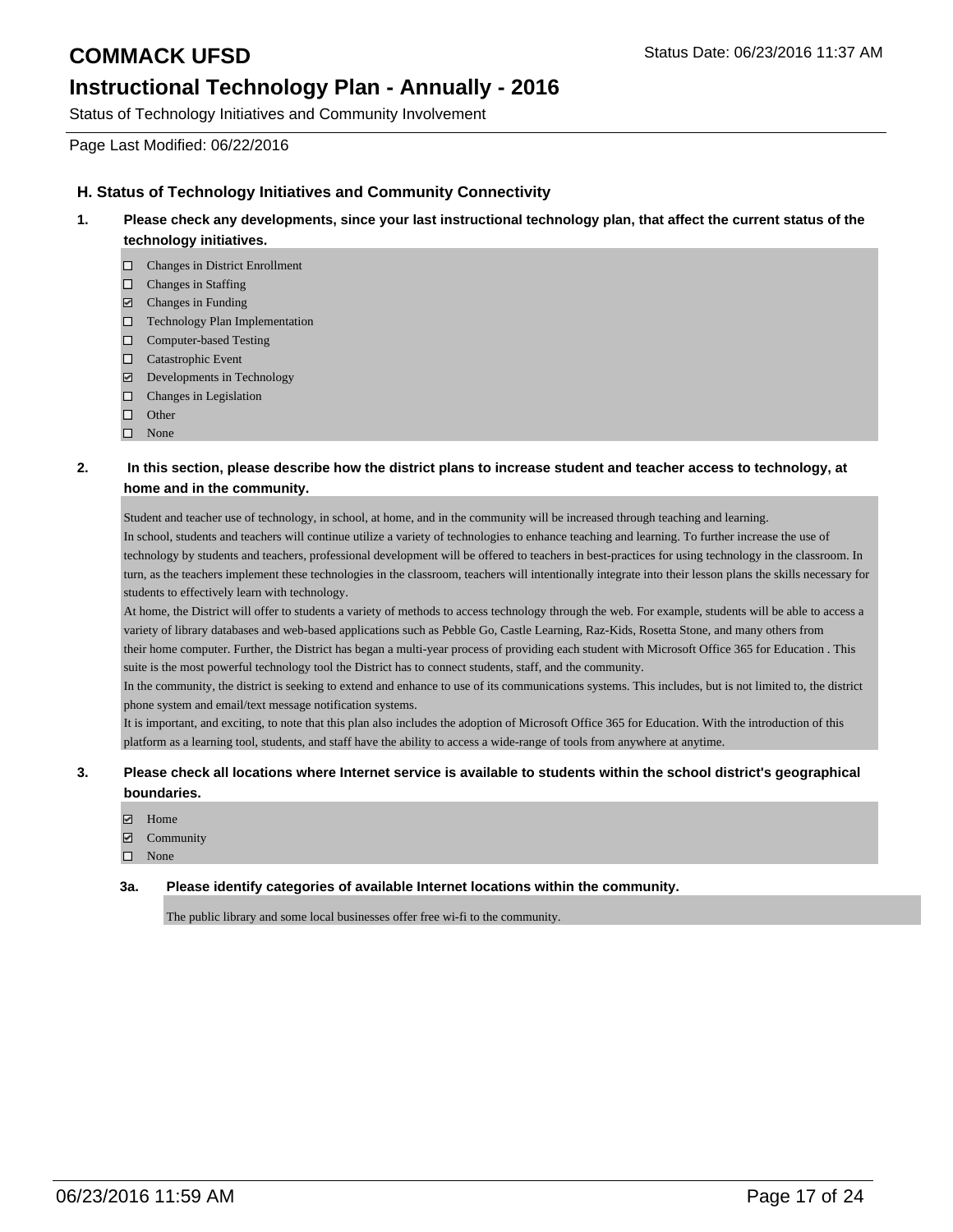Instructional Technology Plan Implementation

Page Last Modified: 06/22/2016

## **I. Instructional Technology Plan Implementation**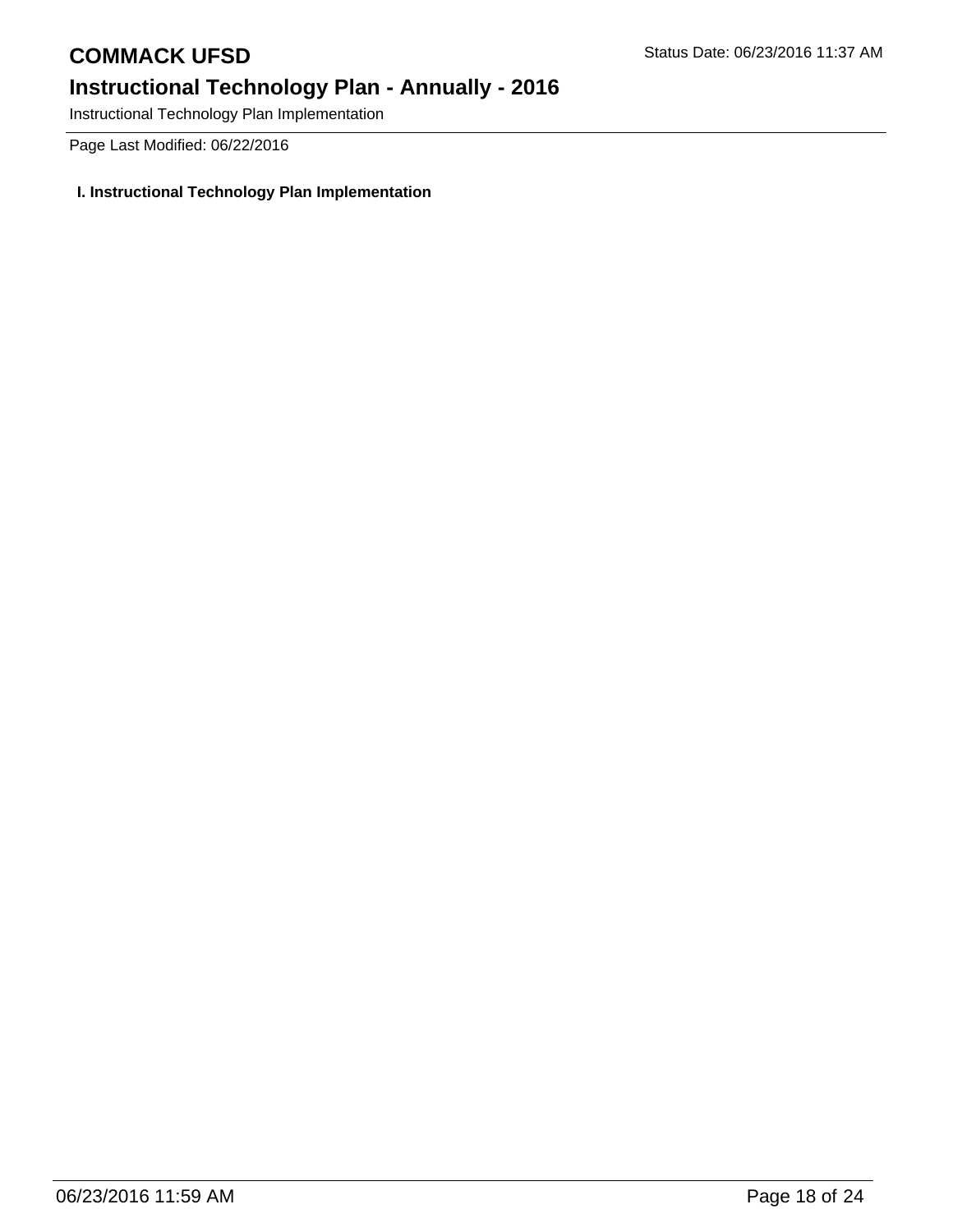Instructional Technology Plan Implementation

Page Last Modified: 06/22/2016

### **1. Please provide the timeline and major milestones for the implementation of the technology plan as well as the action plan to integrate technology into curriculum and instruction to improve student learning.**

| Year | Timeline | Milestone                                                                                                                                                                                          | <b>Status</b> | C&I or Infrastructure |
|------|----------|----------------------------------------------------------------------------------------------------------------------------------------------------------------------------------------------------|---------------|-----------------------|
| 2015 | Fall     | Implement virtual server<br>solutions to consolidate<br>equipment                                                                                                                                  | Completed     | Infrastructure        |
| 2015 | Fall     | Streamline existing software<br>titles, moving to web based<br>applications where possible                                                                                                         | Completed     | Infrastructure        |
| 2015 | Fall     | Train teachers on cyber-<br>security                                                                                                                                                               | Continuing    | C&I                   |
| 2015 | Fall     | Implement and Evaluate a<br>pilot of Google Apps for<br>Education                                                                                                                                  | Completed     | C&I                   |
| 2015 | Fall     | Refresh desktop/mobile<br>computers using BOCES<br>lease programs                                                                                                                                  | Completed     | Infrastructure        |
| 2015 | Spring   | Inform parents about cyber-<br>safety issue                                                                                                                                                        | Continuing    | C&I                   |
| 2015 | Summer   | Expand our wireless<br>network infrastructure                                                                                                                                                      | Completed     | Infrastructure        |
| 2015 | Summer   | Expand our district-wide IP<br>addressable video security<br>system                                                                                                                                | Completed     | Infrastructure        |
| 2016 | Fall     | Microsoft Office 365<br><b>Student and Parent Training</b>                                                                                                                                         |               | C&I                   |
| 2016 | Fall     | Educate students on cyber-<br>safety and in the appropriate<br>uses of technology through<br>an understanding of the<br>principles delineated in the<br>District's Acceptable Use<br>Policy (AUP). |               | C&I                   |
| 2016 | Fall     | Evaluate the use of digital<br>portfolios and rubric-based<br>assessment of student<br>technological competencies                                                                                  |               | C&I                   |
| 2016 | Fall     | Develop plans for<br>multipurpose technology<br>rooms for<br>student/educational use                                                                                                               |               | C&I                   |
| 2016 | Fall     | Implement multi-factor<br>authentication (MS Azure)                                                                                                                                                |               | Infrastructure        |
| 2016 | Fall     | Implement advanced threat<br>protection (Microsoft)                                                                                                                                                |               | Infrastructure        |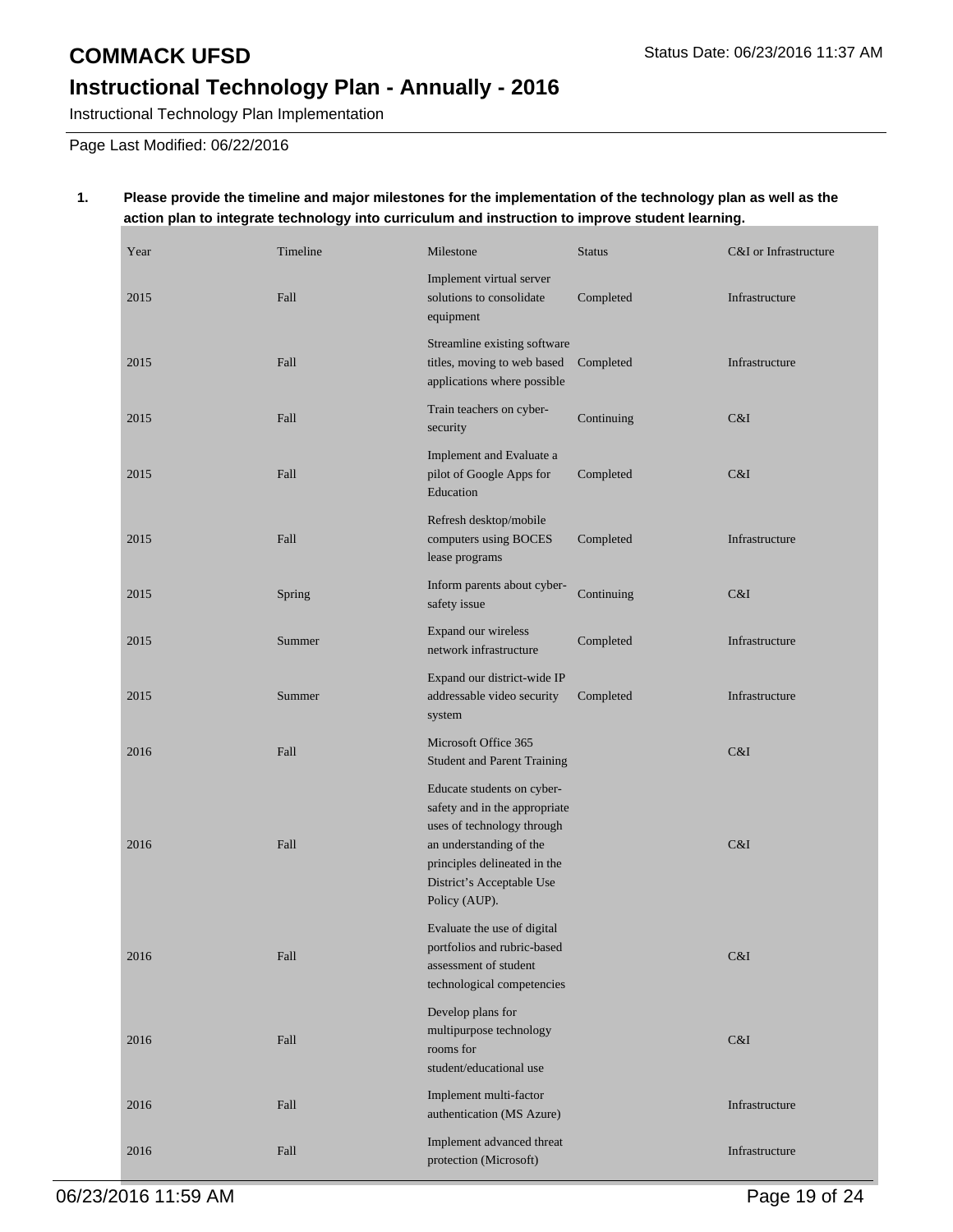## **COMMACK UFSD** Status Date: 06/23/2016 11:37 AM

# **Instructional Technology Plan - Annually - 2016**

Instructional Technology Plan Implementation

### Page Last Modified: 06/22/2016

| 2016 | Fall   | Implement vulnerability<br>assessment scanning                                                 |           | Infrastructure |
|------|--------|------------------------------------------------------------------------------------------------|-----------|----------------|
| 2016 | Fall   | Implement staff security<br>training                                                           |           | Infrastructure |
| 2016 | Fall   | Implement log management<br>and archive                                                        |           | Infrastructure |
| 2016 | Fall   | Implement additional<br>policies and procedures                                                |           | Infrastructure |
| 2016 | Spring | Continue to provide and<br>further explore the use of<br>assistive technology                  |           | Infrastructure |
| 2016 | Spring | Investigate new telephone<br>system to meet District<br>needs                                  |           | Infrastructure |
| 2016 | Spring | Provision Office 365                                                                           | Completed | Infrastructure |
| 2016 | Spring | Create initial user accounts                                                                   | Completed | Infrastructure |
| 2016 | Spring | Microsoft Office 365<br>Presentation                                                           | Completed | Infrastructure |
| 2016 | Summer | Setup Azure AD Premium                                                                         |           | Infrastructure |
| 2016 | Summer | Synchronize staff user<br>accounts to O365                                                     |           | Infrastructure |
| 2016 | Summer | Copy user home folders to<br>O365                                                              |           | Infrastructure |
| 2016 | Summer | Microsoft Office 365 Staff<br>Training                                                         |           | C&I            |
| 2016 | Summer | Reconfigure email server<br>for hybrid mode                                                    |           | Infrastructure |
| 2016 | Summer | Move user mailboxes to<br>O365                                                                 |           | Infrastructure |
| 2016 | Summer | Modify domain to point to<br>O365 email server                                                 |           | Infrastructure |
| 2016 | Summer | Setup student accounts in<br>O365                                                              |           | Infrastructure |
| 2016 | Summer | Identify new telephone<br>system                                                               |           | Infrastructure |
| 2017 | Fall   | Expand the district website<br>for community outreach and<br>as a communication tool           |           | Infrastructure |
| 2017 | Fall   | Offer parent workshops                                                                         |           | C&I            |
| 2017 | Spring | Continue with multi-<br>function printers to move to<br>an increasingly digital<br>environment |           | Infrastructure |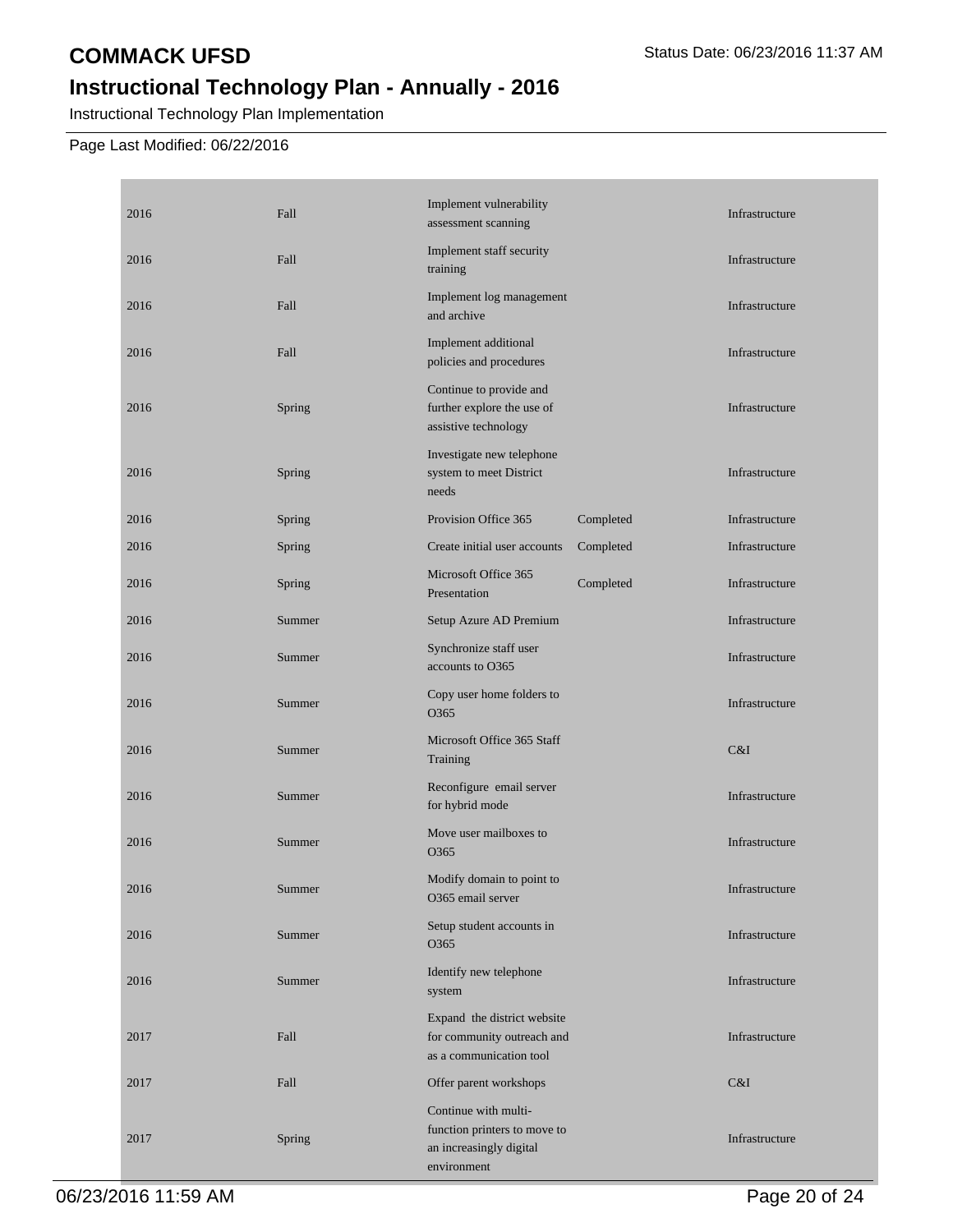## **COMMACK UFSD** Status Date: 06/23/2016 11:37 AM

# **Instructional Technology Plan - Annually - 2016**

Instructional Technology Plan Implementation

## Page Last Modified: 06/22/2016

| 2017 | Spring | Evaluate the current<br>computer education and<br>information literacy<br>curriculum | C&I            |
|------|--------|--------------------------------------------------------------------------------------|----------------|
| 2017 | Winter | Replace older Interactive<br>White Boards across all<br>grade levels                 | Infrastructure |
| 2017 | Winter | <b>Implement Internal</b><br>segmentation firewall (SS<br>contingent)                | Infrastructure |
| 2017 | Winter | Install fiber WAN upgrade<br>for redundancy                                          | Infrastructure |
| 2017 | Winter | Install Hubbs data center<br>switch/router/firewall<br>upgrade                       | Infrastructure |
| 2017 | Winter | Install Internet connection<br>for CMS                                               | Infrastructure |
| 2017 | Winter | Install CMS data center<br>switch/router/firewall                                    | Infrastructure |
| 2017 | Winter | Install building switch<br>upgrades                                                  | Infrastructure |
| 2017 | Winter | Install lab switch upgrades                                                          | Infrastructure |
| 2017 | Winter | <b>Install Fiber to Cedar Road</b><br>School                                         | Infrastructure |
| 2017 | Winter | Install 1500 mobile<br>computers at CHS                                              | Infrastructure |
| 2017 | Winter | Install mobile computer wall<br>mounts at CHS                                        | Infrastructure |
| 2017 | Winter | Install 130 Smart Boards to<br>replace Numonic boards                                | Infrastructure |
| 2017 | Winter | Install District telephone<br>system                                                 | Infrastructure |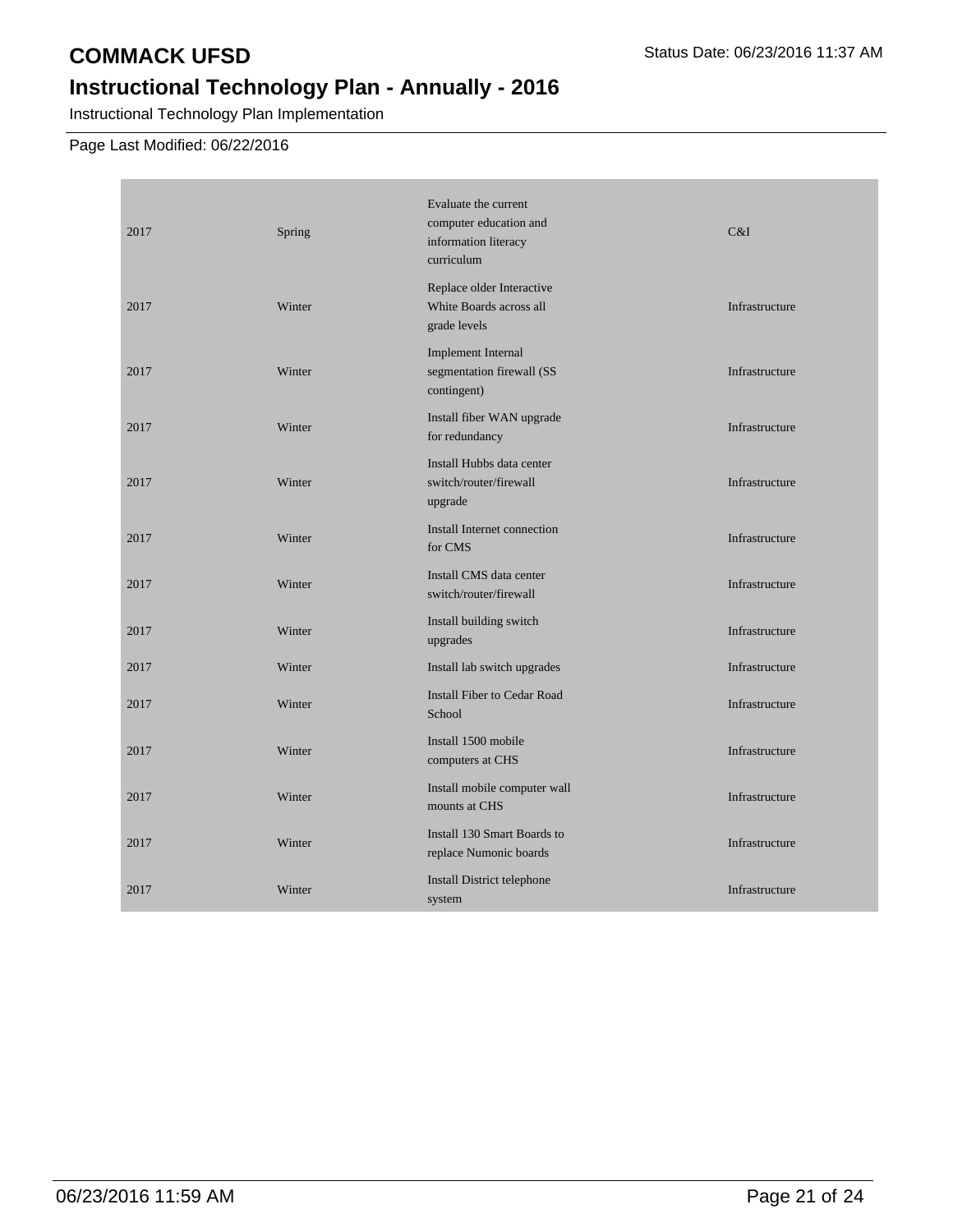### Monitoring and Evaluation

Page Last Modified: 06/22/2016

### **J.Monitoring and Evaluation**

**1. Please describe the proposed strategies that the district will use to evaluate, at least twice a year, whether the district's instructional technology plan is 1) meeting the vision and goals as outlined in the plan and 2) making a positive impact on teaching and learning in the district.**

In order to evaluate this plan, the District Technology Committee will meet at least twice during the 2016-17 school year. Further, as appropriate for each technology project, small focus groups will be called to order to provide for a consistent feedback loop during these projects.

## **2. Please fill in all information for the policies listed below.**

|                                                          | <b>URL</b>                                                                     | <b>Year Policy Adopted</b> |
|----------------------------------------------------------|--------------------------------------------------------------------------------|----------------------------|
| Acceptable Use Policy -- AUP                             | http://www.commack.k12.ny.us/forms/computer                                    | 1999                       |
|                                                          | useregulation.asp                                                              |                            |
| Internet Safety/Cyberbullying*                           | http://www.commack.k12.ny.us/forms/computer<br>useregulation.asp               | 2001                       |
| Parents' Bill of Rights for Data<br>Privacy and Security | http://www.commack.k12.ny.us/parent/Commac 2015<br>kParentBillofRights.pdf 201 |                            |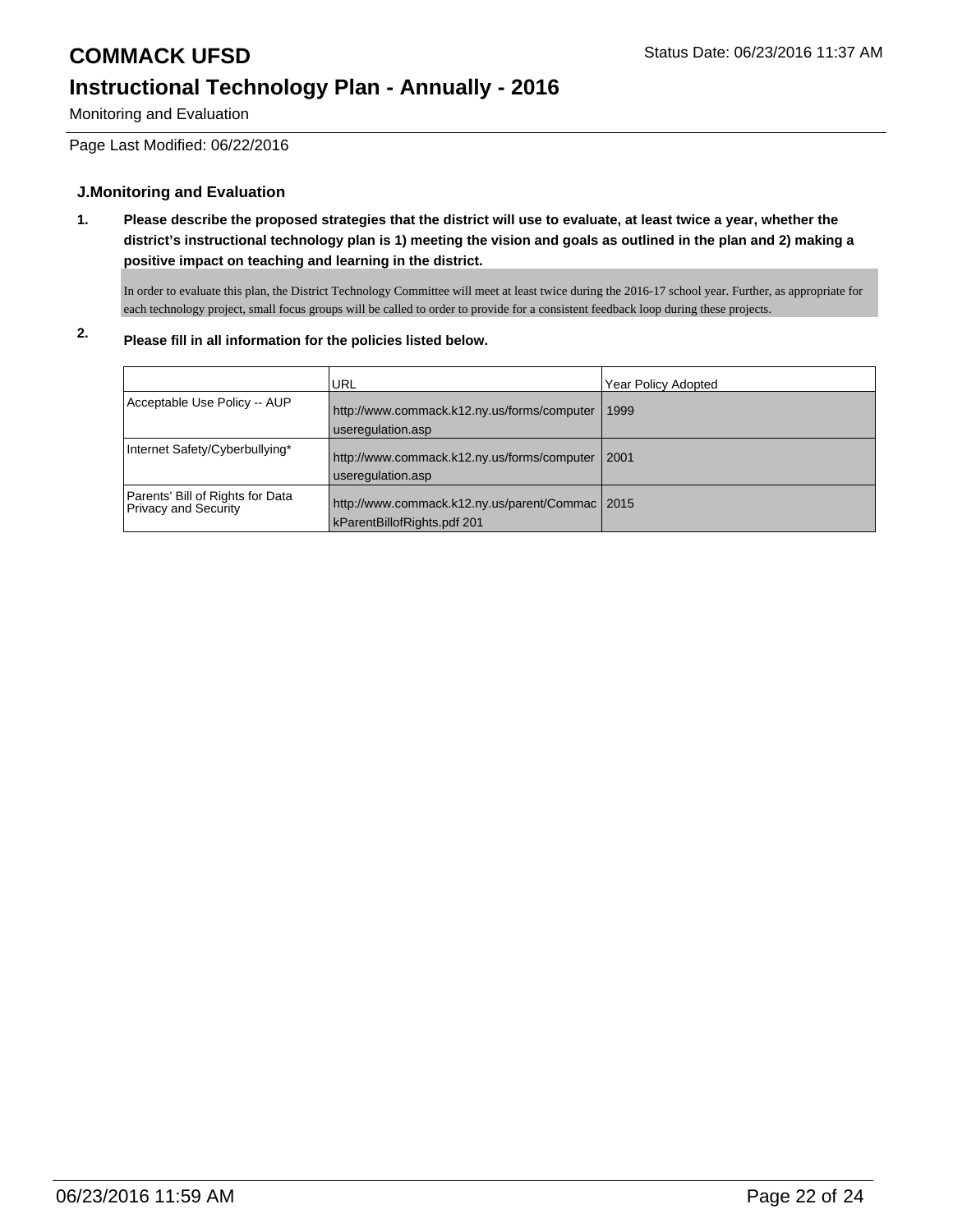# **COMMACK UFSD** Status Date: 06/23/2016 11:37 AM **Instructional Technology Plan - Annually - 2016**

Survey Feedback

### Page Last Modified: 06/22/2016

### **K. Survey Feedback**

Thank you for submitting your district's instructional technology plan (ITP) survey via the online collection tool. We appreciate the time and effort you have spent completing the ITP survey. Please answer the following questions to assist us in making ongoing improvements to the online survey tool.

| 1. | Was the survey clear and easy to use                       |  |  |  |
|----|------------------------------------------------------------|--|--|--|
|    | Yes                                                        |  |  |  |
| 2. | Was the guidance document helpful?                         |  |  |  |
|    | Yes                                                        |  |  |  |
| 3. | What question(s) would you like to add to the survey? Why? |  |  |  |
|    | (No Response)                                              |  |  |  |
| 4. | What question(s) would you omit from the survey? Why?      |  |  |  |
|    | (No Response)                                              |  |  |  |
| 5. | Other comments.                                            |  |  |  |
|    | (No Response)                                              |  |  |  |
|    |                                                            |  |  |  |